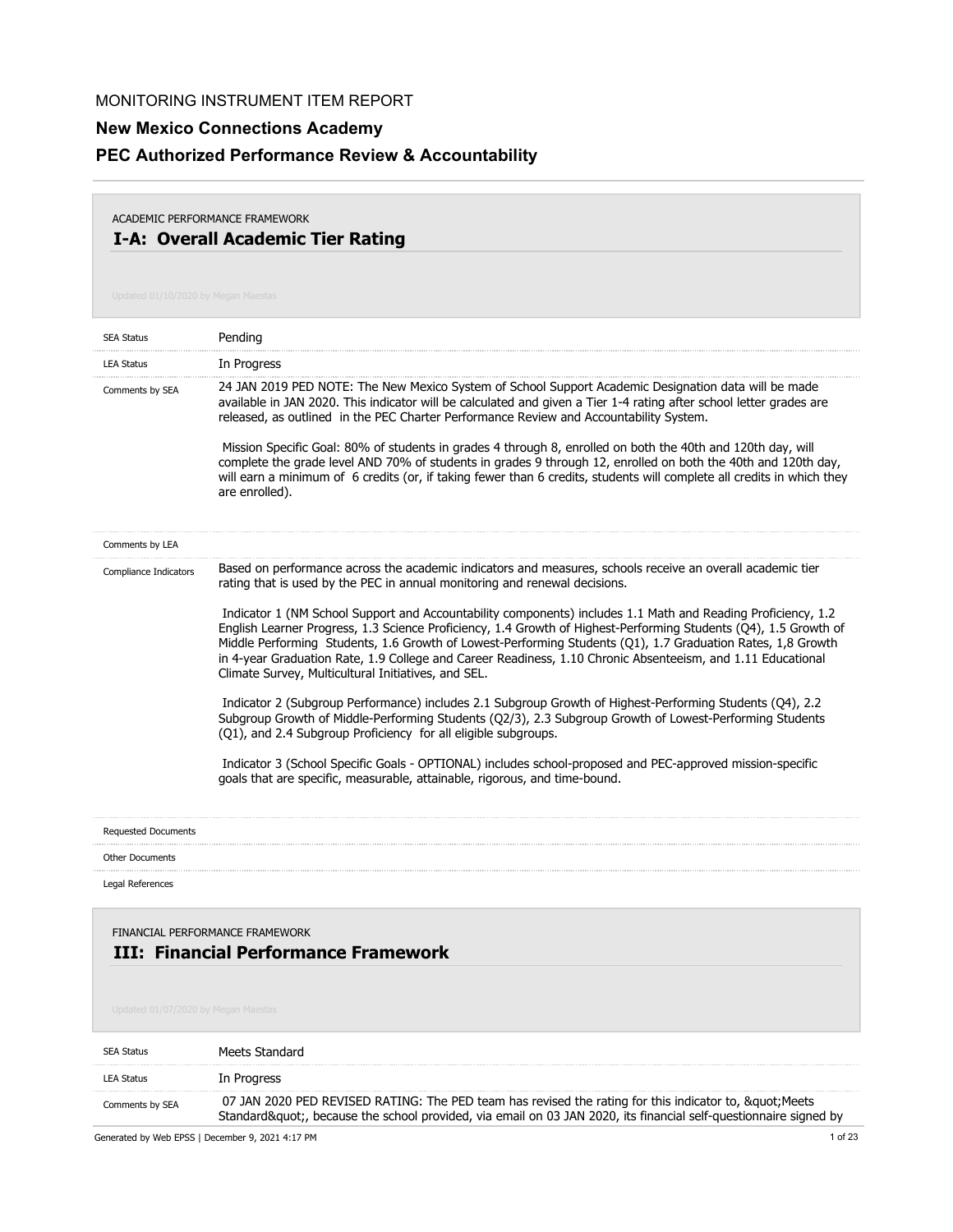## **New Mexico Connections Academy**

### **PEC Authorized Performance Review & Accountability**

the three required individuals. The PED team uploaded the school's financial questionnaire within this indicator. Nothing further is needed at this time.

24 SEPT 2019 NMPED Rating: The PED team rated this indicator as, "Falls Far Below Standard", because the school did not provide the financial self-questionnaire signed by the three required individuals (head administrator, business manager, and chairperson of the finance committee). The PED team will review and possibly revise the rating for this indicator if the school provides the completed and signed financial selfquestionnaire. A blank financial self-questionnaire template is attached within the indicator for the school's convenience.

 06.04.2019 PED REMINDER: As required in the Performance Framework document (see NM Stat § 22-8B-9.1) on a date specified in early August, following the final reporting on the previous FY, the school principal, school business manager and the chairman of the finance committee will complete and sign the questionnaire made up of the questions set forth below. See attached document.

 REQUESTED FOLLOW-UP: School provides signed copy of the questionnaire (i.e., questions #1-8 of the Financial Performance Framework document) no later than August 1, 2019. Please be sure that the self-assessment is completed and signed by the head administrator, the school business manager, and the finance committee chair.

| Comments by LEA                      |                                                                                                                                                                                                                                                                                                                                                                                                                                                                                                                                                                                                                                                                                     |
|--------------------------------------|-------------------------------------------------------------------------------------------------------------------------------------------------------------------------------------------------------------------------------------------------------------------------------------------------------------------------------------------------------------------------------------------------------------------------------------------------------------------------------------------------------------------------------------------------------------------------------------------------------------------------------------------------------------------------------------|
| Compliance Indicators                | UNDER DEVELOPMENT                                                                                                                                                                                                                                                                                                                                                                                                                                                                                                                                                                                                                                                                   |
|                                      | Meanwhile, per page 6 of the PEC Charter Performance Review and Accountability System, the school principal,<br>school business manager and the chairman of the Finance Committee will complete and sign the questionnaire<br>made up of the questions set forth in the Financial section of the prior New Mexico Public Education Commission<br>Charter School Performance Framework. The survey questions are on the following topics: 1. Operating Budgets,<br>2. Audits, 3. Periodic Reports, 4. Expenditures, 5. Reimbursements, 6. Audit Reviews, 7. Meals, and 8. General<br>Information.<br>Please see the Resources tab for the Financial Self-Assessment Survey template. |
| <b>Requested Documents</b>           |                                                                                                                                                                                                                                                                                                                                                                                                                                                                                                                                                                                                                                                                                     |
| <b>Other Documents</b>               |                                                                                                                                                                                                                                                                                                                                                                                                                                                                                                                                                                                                                                                                                     |
| Legal References                     |                                                                                                                                                                                                                                                                                                                                                                                                                                                                                                                                                                                                                                                                                     |
| ORGANIZATIONAL PERFORMANCE FRAMEWORK |                                                                                                                                                                                                                                                                                                                                                                                                                                                                                                                                                                                                                                                                                     |

# **II-1a (onsite): (1a) Education Program: Mission & Material Terms**

| <b>SEA Status</b> | Meets Standard                                                                                                                                                                                                                                                                                                                                                                                                                                                                                                                                                                                      |
|-------------------|-----------------------------------------------------------------------------------------------------------------------------------------------------------------------------------------------------------------------------------------------------------------------------------------------------------------------------------------------------------------------------------------------------------------------------------------------------------------------------------------------------------------------------------------------------------------------------------------------------|
| <b>LEA Status</b> | In Progress                                                                                                                                                                                                                                                                                                                                                                                                                                                                                                                                                                                         |
| Comments by SEA   | 24 JAN 2019 Site Visit:                                                                                                                                                                                                                                                                                                                                                                                                                                                                                                                                                                             |
|                   | The school's mission, "The mission of New Mexico Connections Academy (NMCA) is to help each 4-12th grade<br>student, throughout the state of New Mexico who needs an alternative to the traditional classroom for a particular<br>time period, maximize his or her potential and meet the highest performance standards through a uniquely<br>individualized learning programs, access to high quality NM-certified teachers, and high parental involvement. This<br>mission will also include a school-with-in-a-school model with focus on science, technology, engineering, and<br>math (STEM)". |
|                   | The PED team observed implementation of the school's mission and comprehensive educational program in<br>various ways, specifically:<br>Students' accessibility to the "Connections" online learning platform, with 100% of the student's education<br>offered virtually online. Option are available for students to receive one-on-one quidance from their teachers for<br>additional support.                                                                                                                                                                                                    |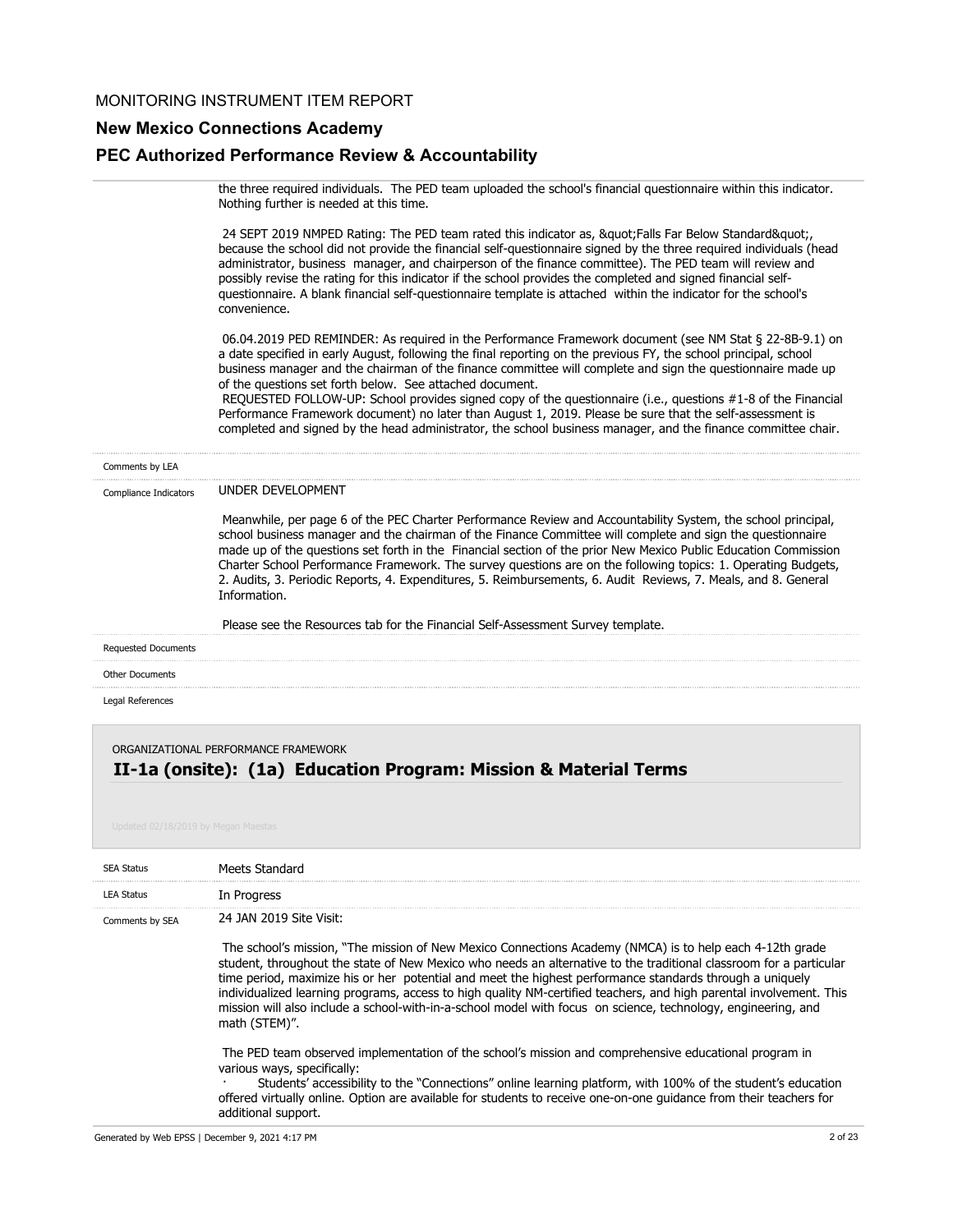## **New Mexico Connections Academy**

### **PEC Authorized Performance Review & Accountability**

Student PLP's (personalized learning plans) are established once the student is fully enrolled with NMCA and involve an initial welcome call to the student/parent to establish academic goals along with understanding the individual student's needs, strengths and weaknesses. The student PLP is maintained throughout the enrollment of the

 student and houses all of the student short-cycle assessment outcomes, individual interventions, communications from all teachers, attendance records, and overall academic achievement, semester by semester, etc..

Parent Learning Coaches: before a student can fully enroll with NMCA, the parent (learning coach) is required to successfully complete virtual training offered through the "Connections Academy", to ensure all student requirements to be successful with virtual learning are understood. The Parent Learning Coach(s) are also required to sign a contract, ensuring their student completes the required amount of online hours, assignments, progress in each course, and transportation to the nearest testing center for all state-mandated assessments.

Evidenced by the school's course offerings, the NMCA offers various advanced placement (AP) course, foreign language, and electives with focus on STEM.

Evidence of the mission and educational plan via review of the online platform, observations of teachers working with students online in small groups, and one teacher conducting an online live session with all enrolled students (statewide) participating online simultaneously.

 Enrollment Capacity: Per the school's charter contract, the school is "authorized to serve no more than 2000 students". At the time of the site visit, the school was serving 1062 students.

 Authorized Grade Levels Served: Per the school's charter contract, the school is "authorized to serve grades 4- 12". At the time of the site visit, the PED team verified the school was only serving students in grades 4-12.

Requested Follow-Up: None present at this time.

## Is the school implementing its mission and educational programs of the approved charter application as defined in the Charter Contract? Does the school stay within its enrollment cap at all times and serve only the appropriate grade levels? Comments by LEA Compliance Indicators Requested Documents Other Documents

Legal References

ORGANIZATIONAL PERFORMANCE FRAMEWORK

### **II-1b: (1b) Education Program: Required Assessments**

| <b>SEA Status</b> | Meets Standard                                                                                                                                                                                                                                                                                                                                                                                                                                                                                                                                                                                                                                                                                                                                                                                                             |
|-------------------|----------------------------------------------------------------------------------------------------------------------------------------------------------------------------------------------------------------------------------------------------------------------------------------------------------------------------------------------------------------------------------------------------------------------------------------------------------------------------------------------------------------------------------------------------------------------------------------------------------------------------------------------------------------------------------------------------------------------------------------------------------------------------------------------------------------------------|
| <b>LEA Status</b> | In Progress                                                                                                                                                                                                                                                                                                                                                                                                                                                                                                                                                                                                                                                                                                                                                                                                                |
| Comments by SEA   | 24 SEPT 2019 NMPED Rating: The PED team rated this indicator as, &guot Meets Standard&guot, because the<br>school was not reported (through PED cross-bureau collaboration) to be out of compliance with state and<br>contractual requirements and/or deadlines.<br>24 JAN 2019 Site Visit:<br>District Test Coordinator (DTC): The school identified Karen Ismari as its DTC. K. Ismari attended the "Test<br>Coordinator Assessment and Security Training" on 27 SEPT 2018 and 10 JAN 2019, as evidenced by her training<br>certificate. K. Ismari provided school-wide test security training to all school personnel on 02 NOV 2018 as<br>evidenced by signing of "Staff Confidentiality Agreement". K. Ismari stated she would provide additional test<br>security training closer to the Spring 2019 testing window. |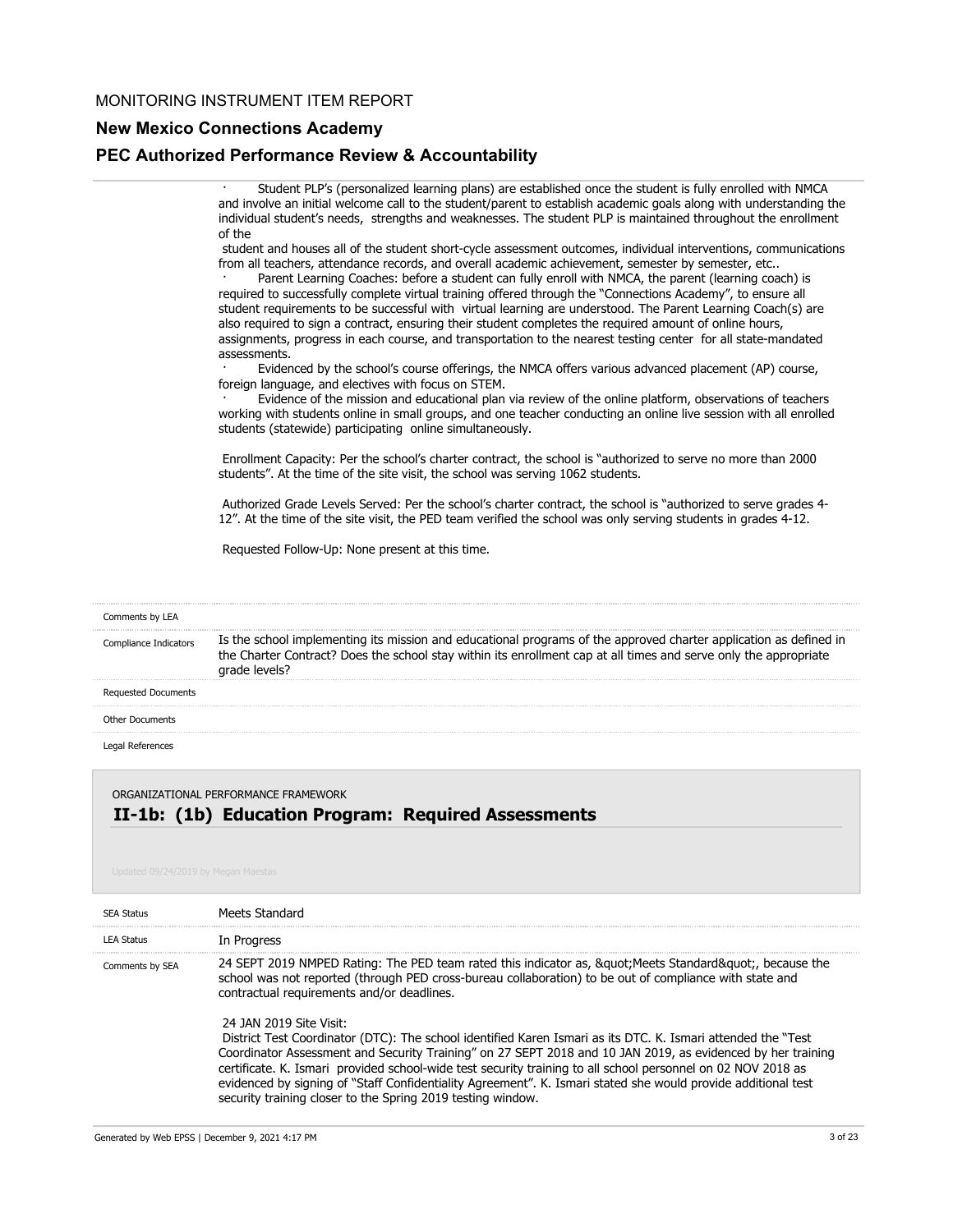## **New Mexico Connections Academy**

### **PEC Authorized Performance Review & Accountability**

 Resource: NMAC 6-10-7.9, "the district test coordinator shall attend semi-annual workshops help by PED in order to be trained and then shall provide training for all district personnel involved in test administration, preparation, and security".

Requested Follow-Up: Pending until final review of the school's annual site visit report.

 PED NOTE: Compliance with all state and contractual assessment requirements will be evaluated using continuous desktop monitoring throughout the 2018-19 academic year or as provided via NM PED cross-bureau collaboration. The CSD team will notify the head administrator via email if follow-up documentation is requested. This indicator will remain with a "Pending" rating until final review of the annual report, which will be conducted after the end of the 2018-19 academic year.

| Comments by LEA            |                                                                                                                                                                                                                        |
|----------------------------|------------------------------------------------------------------------------------------------------------------------------------------------------------------------------------------------------------------------|
| Compliance Indicators      | Is the school complying with state and contractual assessment requirements? Does the school have an identified<br>District Test Coordinator who attends all required trainings and provides training to all personnel? |
| <b>Requested Documents</b> |                                                                                                                                                                                                                        |
| Other Documents            |                                                                                                                                                                                                                        |

Legal References

#### ORGANIZATIONAL PERFORMANCE FRAMEWORK

## **II-1c (onsite): (1c) Education Program: Students w/Special Needs**

| <b>SEA Status</b> | Working to Meet Standard                                                                                                                                                                                                                                                                                                                                                                                                                                                                                                                                                                                                                                                                                                                                                                                                                                                                                                                                                                                                                                                                                          |
|-------------------|-------------------------------------------------------------------------------------------------------------------------------------------------------------------------------------------------------------------------------------------------------------------------------------------------------------------------------------------------------------------------------------------------------------------------------------------------------------------------------------------------------------------------------------------------------------------------------------------------------------------------------------------------------------------------------------------------------------------------------------------------------------------------------------------------------------------------------------------------------------------------------------------------------------------------------------------------------------------------------------------------------------------------------------------------------------------------------------------------------------------|
| <b>LEA Status</b> | In Progress                                                                                                                                                                                                                                                                                                                                                                                                                                                                                                                                                                                                                                                                                                                                                                                                                                                                                                                                                                                                                                                                                                       |
| Comments by SEA   | 24 SEPT 2019 NMPED Rating: The PED team rated this indicator as, &guot Working to Meet Standard&guot<br>because the school provided the requested follow-up documentation, as outlined below. Specifically, the school<br>provided a detailed action plan for how it will ensure all student IEP/Evaluations are completed timely including<br>the responsible individual, consultation with the Special Education Bureau regarding clarification of what<br>constitutes direct service from learning coaches and manually overriding information entered into the IEP<br>software system, and a monitoring system the school will utilize to ensure all student IEPs re-evaluation dates are<br>monitored to avoid overdue completion; and as a result, instituted remedies to show compliance with or prompt<br>movement toward compliance with the law. Nothing further is needed at this time.                                                                                                                                                                                                                |
|                   | 24 JAN 2019 site visit: The school identified Shannon Vasquez as its Special Education Coordinator. S. Vasquez<br>currently holds a valid NM PED issued General Special Education teaching license. Prior to the school's site visit,<br>80th day STARS data reported nine (9) students had overdue evaluations; and two (2) of those students also had<br>overdue IEPs. While onsite, the PED team was told, of the nine (9) students, three (3) had evaluations conducted<br>after the 80th day reporting period and four (4) of the nine (9) students were currently referred for re-evaluation,<br>however, the evaluation(s) had not been completed. One (1) of the nine (9) students has since withdrew from the<br>school. One (1) of the overdue IEPs was held on 23 JAN 2019, with the student's last IEP being completed on 16<br>MAY 2017. It should be noted, this student has been enrolled with the school since the previous 2017-18<br>academic year. Furthermore, three (3) of the students with overdue evaluations had been enrolled with the school<br>the previous 2017-18 academic<br>year. |
|                   | Of the student IEPs reviewed, most appeared to be individualized to meet each students primary disability and<br>specific needs. The school maintains record of service provided to each student. However, there is a concern as to<br>what the school counts as "direct service" being provided to the student. The PED team was told while on site by<br>one of the school's special education case managers and one social worker, the school counts any contact with<br>the student's "Parent Learning Coach" as direct special education service. Additionally, this 'contact service' is<br>being counted outside of the service hours required per the students IEP, and the additional contact time with the                                                                                                                                                                                                                                                                                                                                                                                              |

"Parent Learning Coach" is being used to "manually override" each students eligibility level. There are concerns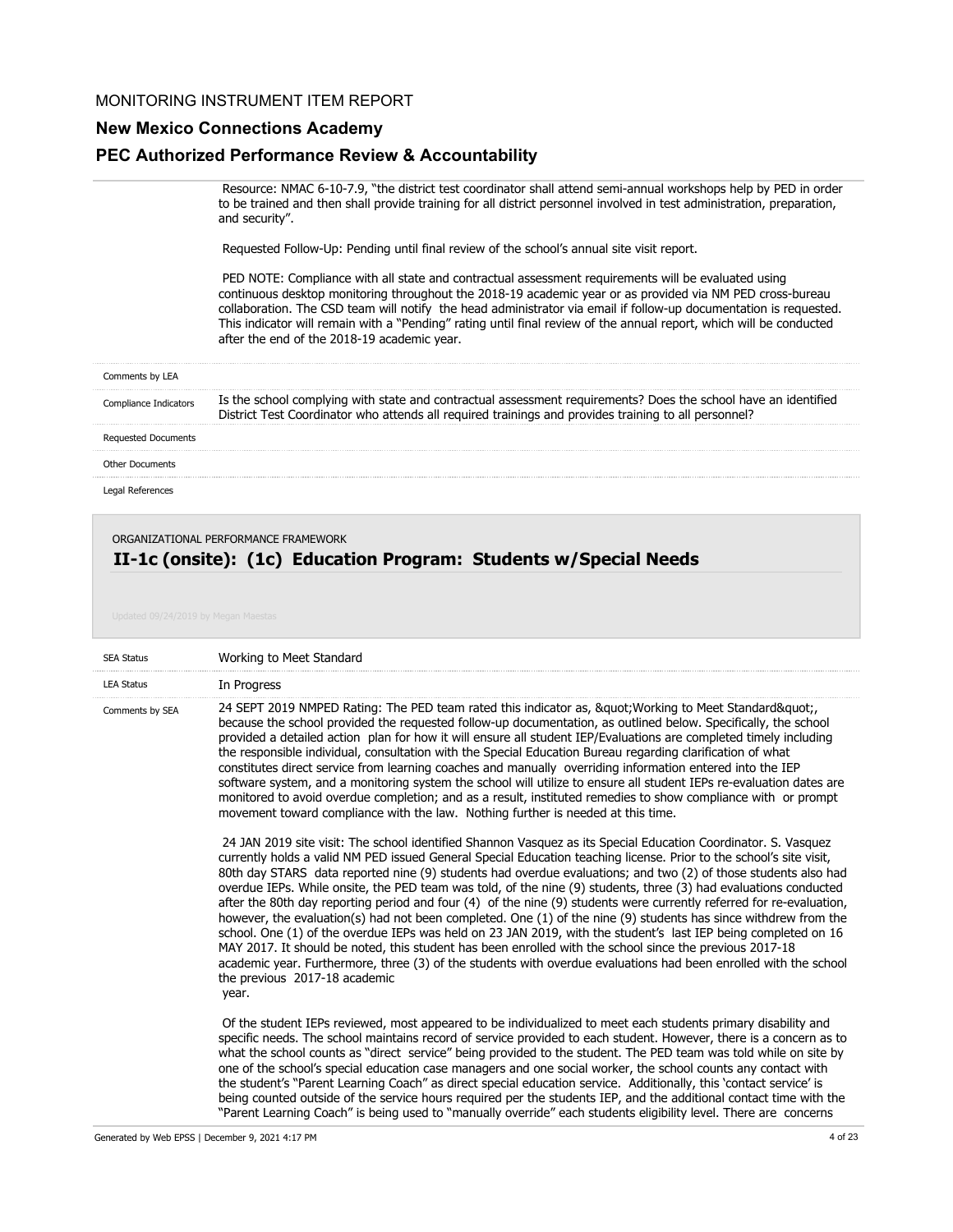## **New Mexico Connections Academy**

### **PEC Authorized Performance Review & Accountability**

with this practice as the number of hours provided outside of the student's IEP requirement could vary by week and what the school considers or accounts for direct service was unclear to the PED team. The practice of "manually overriding" the student's direct service eligibility level could affect the school's Special Education funding and the student's service accommodations or hours as outlined in their IEP.

 Requested Follow-Up: Within thirty (30) days of the release of this report, (20 MAR 2019), the school is to provide the following evidence through the Web-EPSS indicator:

 1) A detailed action plan (i.e., responsible parties, timelines, updated processes or procedures) for how the school will ensure all student IEPs and Evaluations are completed timely and compliant to federal regulations; AND

 2) Evidence the school's current students with disabilities have timely and compliant IEPs and Evaluations; AND 3) Consultation with the Special Education Bureau as to what contact with the "Parent Learning Coaches" is allowable as 'direct student services'. Also, if this type of service should be included within the students actual IEP. Additionally, what services are allowable to "manually override" the student's eligibility level or what documentation needs

to support such an action.

 PED NOTE: The CSD team will evaluate compliance with the Special Education Bureau indicators using continuous desktop monitoring throughout the 2018-19 academic year or as provided via NM PED cross-bureau collaboration. The CSD team will notify the head administrator via email if follow-up documentation is requested. This indicator will remain with a "Pending" rating until final review of the annual report, which will be conducted after the end of the 2018-19 academic year.

| Comments by LEA            |                                                                                                                                         |
|----------------------------|-----------------------------------------------------------------------------------------------------------------------------------------|
| Compliance Indicators      | Is the school protecting the rights of students with special needs? (Note: These provisions include only students<br>with disabilities. |
| <b>Requested Documents</b> |                                                                                                                                         |
| Other Documents            |                                                                                                                                         |
| Legal References           |                                                                                                                                         |

## **II-1d (onsite): (1d) Education Program: English Learners** ORGANIZATIONAL PERFORMANCE FRAMEWORK

| <b>SEA Status</b> | Working to Meet Standard                                                                                                                                                                                                                                                                                                                                                                                                                                                                                                                                                                                                                                                                                                                                                              |
|-------------------|---------------------------------------------------------------------------------------------------------------------------------------------------------------------------------------------------------------------------------------------------------------------------------------------------------------------------------------------------------------------------------------------------------------------------------------------------------------------------------------------------------------------------------------------------------------------------------------------------------------------------------------------------------------------------------------------------------------------------------------------------------------------------------------|
| <b>LEA Status</b> | In Progress                                                                                                                                                                                                                                                                                                                                                                                                                                                                                                                                                                                                                                                                                                                                                                           |
| Comments by SEA   | 09 JAN 2020 PED Re-RATING: The PED team has re-rated this indicator to " Working to Meet<br>Standard", because during the school's annual site visit on 17 DEC 2019, the team was able to observe the<br>implemented requested follow-up from the school. Specifically, the team spoke with the school's ELL Coordinator<br>L. Martinez and observed the investigative research she had conducted with the school's ELP Error Report. The<br>school cleared all applicable student errors from the 40-day to 80-day reporting periods. As a result, the school<br>demonstrated movement toward compliance with properly identifying and reporting their ELL students. Nothing<br>further is needed at this time.                                                                      |
|                   | 24 SEPT 2019 NM PED Rating: The PED team rated this indicator as, " Does Not Meet Standard"<br>because though the school provided the requested follow-up, as outlined below, it is not clear the school<br>adequately investigated and/or corrected the identification errors noted on the ELP Error Report. There are<br>several entries stating & quot; Declined EL Services & quot;, which can be the parent's right to refuse in-school<br>language support and services. However, the parent cannot " decline" their child's ELL status if the<br>student was identified as an ELL student through the proper methods. An ELL student must be classified in STARS<br>and updated annually (enrollment) after each assessment, have proper identification documentation in their |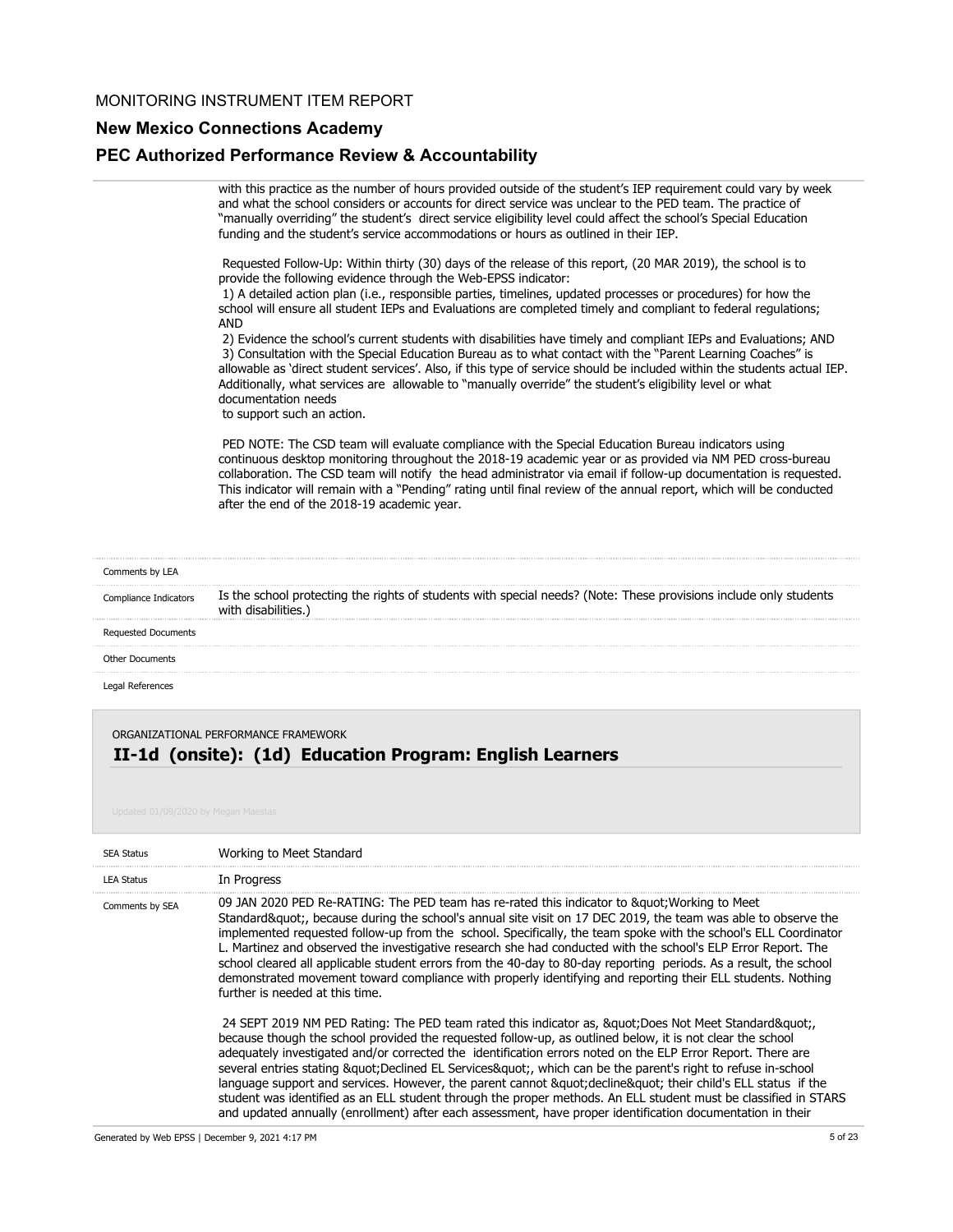### **New Mexico Connections Academy**

#### **PEC Authorized Performance Review & Accountability**

respective student cumulative file and be assessed through the annual state-mandated WIDA-ACCESS assessment. Additionally, the students with the error message " Marked Never EL yet found prior EL tests&quot:, must be individually investigated to verify if they were previously identified as an ELL student that has not yet assessed proficient on the WIDA-ACCESS assessment. If a student was previously identified as an ELL student, their STARS identification cannot reflect Initially Fluent English Proficient and the student reporting code must be updated. Additionally, if a student was incorrectly coded within STARS as Initially Fluent yet is an ELL student, the school must provide ELD supports immediately, correct their STARS coding and assess during the appropriate testing window. If adequate documentation, as requested below, is provided through the Web-EPSS indicator by 09 OCT 2019, the rating for this indicator will be revised to " Working to Meet Standard". If adequate documentation is not provided by 09 OCT 2019, the indicator will remain rated as, "Does Not Meet Standard&quot:.

 Additional Requested Follow-Up: No later than 09 OCT 2019, the PED team asks the school to provide the 120 day ELP Error report (from the 2018-19 academic year) with notes indicating how each student errors was investigated and resolved (FROM correcting the code in the student information system which will update STARS at next reporting period TO providing EL services to students who are eligible TO exiting and progress-monitoring students who have scored Proficient (5.0 or higher) on WIDA ACCESS). The team recognizes the student enrollment may have changed since the last reporting period of the past academic year; however, the school must identify and correct any potential ELL student Errors early within the school year to effectively provide student supports for all eligible ELL students.

 24 JAN 2019 site visit: The school identified Laura Martinez as it ELL Coordinator. The CSD team reviewed twelve (12) student cumulative folders, seven (7) of which were identified as EL students. Of those twelve (12) folders, six (6) did not have an original Home Language Survey/Language Usage Survey NOR ELL eligibility determination documents; two (2) students had opt out of EL services documentation yet they had actually scored Proficient in WIDA ACCESS in the past; one (1) student had a notification letter to parents as eligible for EL services yet he scored Proficient on WIDA ACCESS in 2011; and one (1) student was listed as IFEP (Initially Fluent English Proficient) who scored Not

 Proficient in both 2012 and 2014. These errors are also evidenced on an ELP Error Report in STARS. The ELP Error Report for the school contained 101 student names and was shared with the staff. The initial/annual parent notification letters (for students eligible for EL services) was missing from most files.

#### Resources:

· NEW Report in STARS can be quite helpful: STARS --> District and Location Reports --> BMEP, EL, and Title III Reports for Language and Culture Bureau -->ELP Error Report for Snapshot; This report lists students who were never identified as ELs at your school who had actually been administered an ACCESS assessment in the past. It also lists students identified as ELs at your school that scored as Proficient on an ACCESS test at some point. Please note that administration of ACCESS began in the 2009-2010 school year. · Serving English Learners Guidance Manual:

http://webnew.ped.state.nm.us/bureaus/languageandculture/english-learners/

· US Department's English Learner Toolkit:

https://www2.ed.gov/about/offices/list/oela/english-learner-toolkit/index.html

including Office of Civil Rights guidance regarding parent notification

· English Learner Identification:

http://webnew.ped.state.nm.us/bureaus/languageandculture/english-learners/english-learner-identification/

 · Annual Parent Notification Letters: On page36 of the Serving English Learners guidance manual there is a " Sample Parent Notification Letter " as required by regulation 6.29.5.11(D) NMAC which states, "..notification must occur not later than 30 days after the beginning of the school year.." The ACCESS score report could definitely be attached to a notification letter, but alone, does not constitute annual notification since the score report does not provide all the information a parent is entitled to know about their child's EL status.

· Language Usage Survey (LUS) Guidance Handbook:

 http://webnew.ped.state.nm.us/wp-content/uploads/2017/12/NMLUS\_Guidance\_Handbook\_Revised\_08.2017.pdf o Pages 16-17 explain WIDA Screener scores.

 o Pages 31-33 have guidance on the process of obtaining LUS information from prior schools (the areas are highlighted in green)

o Step by step information on how to lookup students in STARS is on page 32.

The best way to access all state assessment information is STARS Home &qt; STARS Test Reporting &qt; Public Folders > eScholar Framework - Verify > District and Location Reports > General Reports > Student Display > Enter Student ID, leave defaults in all fields except for "Templates" which should be set to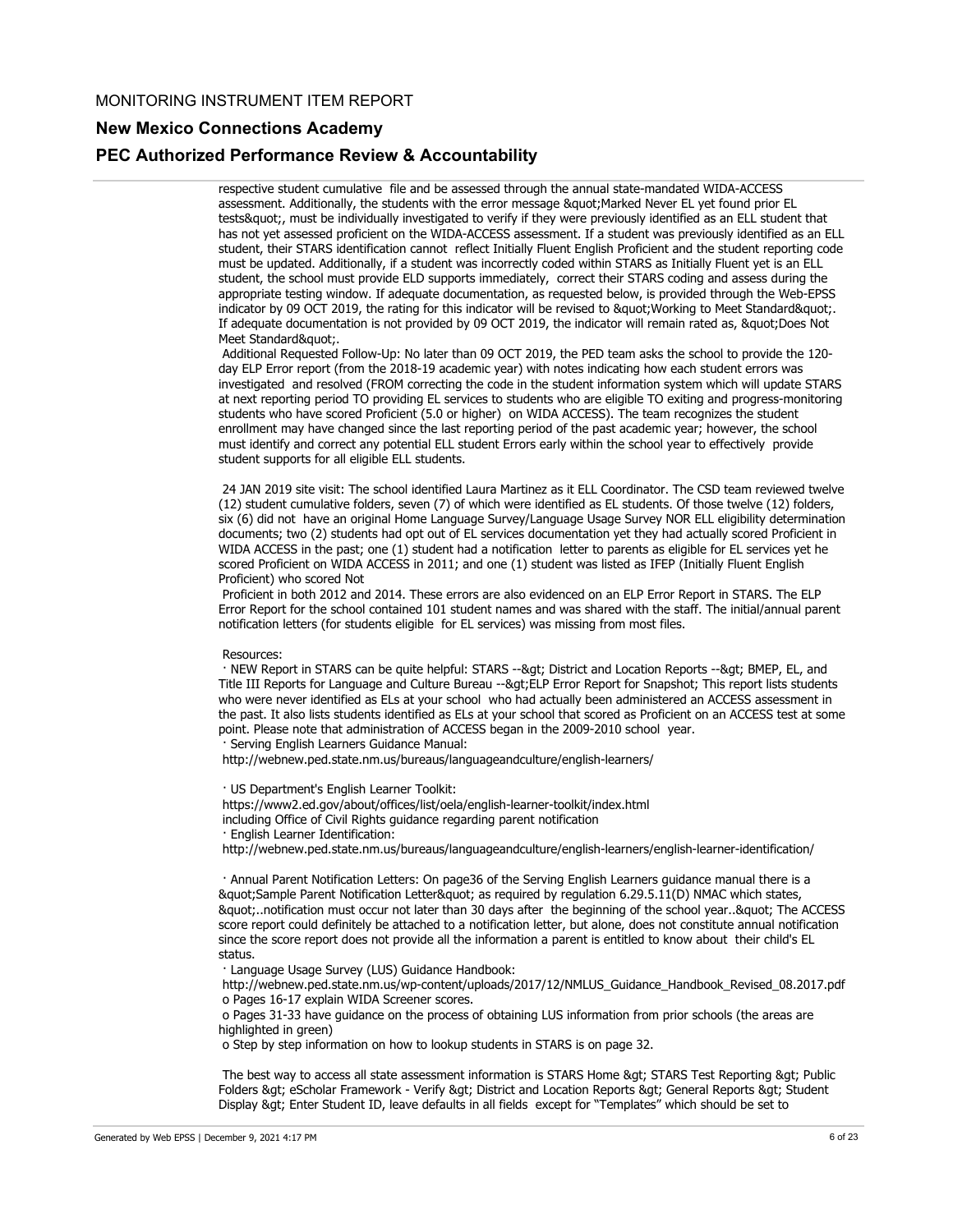## **New Mexico Connections Academy**

### **PEC Authorized Performance Review & Accountability**

#### "Assessment Fact".

 · NM FAQ (by WIDA), includes quick answers about the screening and assessing process https://www.wida.us/membership/states/Guidance%20Docs/NM%20ID%20and%20Placement%20Guidance% 20Doc.pdf

 · Language and Culture Bureau Staff Kirsi Laine, Deputy Director, Kirsi.laine@state.nm.us, (505) 827-6505 Mayra Valtierrez, Director, Mayra.valtierrez@state.nm.us, (505) 827 -6667

 Requested Follow-Up: Within thirty (30) days of the release of this report, (20 MAR 2019), the school must provide the following evidence through the Web-EPSS indicator:

 (1) The school to provide a copy of an ELL Eligibility Form that will be used for all students to confirm EL status when they enroll; AND

 (2) an action plan for insuring that all student folders include either the original Language Usage Survey OR the ELL Eligibility Form; AND

 (3) an action plan for sending annual parent notification letters that their child(ren) are eligible for EL services, along with the most recent scores from the WIDA ACCESS assessment; and (3) a copy of the ELP Error Report from STARS with notes indicating how each was resolved (FROM correcting the code in the student information system which will update STARS at next reporting period TO providing EL services to students who are eligible TO exiting and progress-monitoring students who have scored Proficient (5.0 or higher) on WIDA ACCESS).

 PED NOTE: The CSD team will evaluate compliance with protecting rights of English Learner student indicators using continuous desktop monitoring throughout the 2018-19 academic year or as provided via NM PED crossbureau collaboration. The CSD team will notify the head administrator via email if follow-up documentation is requested. This indicator will remain with a "Pending" rating until final review of the annual report, which will be conducted after the end of the 2018-19 academic year.

| Comments by LEA            |                                                                  |
|----------------------------|------------------------------------------------------------------|
| Compliance Indicators      | Is the school protecting the rights of English Learner students? |
| <b>Requested Documents</b> |                                                                  |
| Other Documents            |                                                                  |
| Legal References           |                                                                  |

## **II-1e: (1e) Education Program: Grant Program Requirements** ORGANIZATIONAL PERFORMANCE FRAMEWORK

| <b>SEA Status</b> | Meets Standard                                                                                                                                                                                                                                   |
|-------------------|--------------------------------------------------------------------------------------------------------------------------------------------------------------------------------------------------------------------------------------------------|
| <b>LEA Status</b> | In Progress                                                                                                                                                                                                                                      |
| Comments by SEA   | 24 SEPT 2019 NMPED Rating: The PED team rated this indicator as, " Meets Standard", because the<br>school was not reported (through PED cross-bureau collaboration) to be out<br>of compliance with grant program requirements and/or deadlines. |
|                   | PED NOTE: Evaluated using continuous desktop monitoring throughout the 2018-19 academic year or as<br>provided via NM PED cross-bureau collaboration. The CSD team will notify the head administrator via email if                               |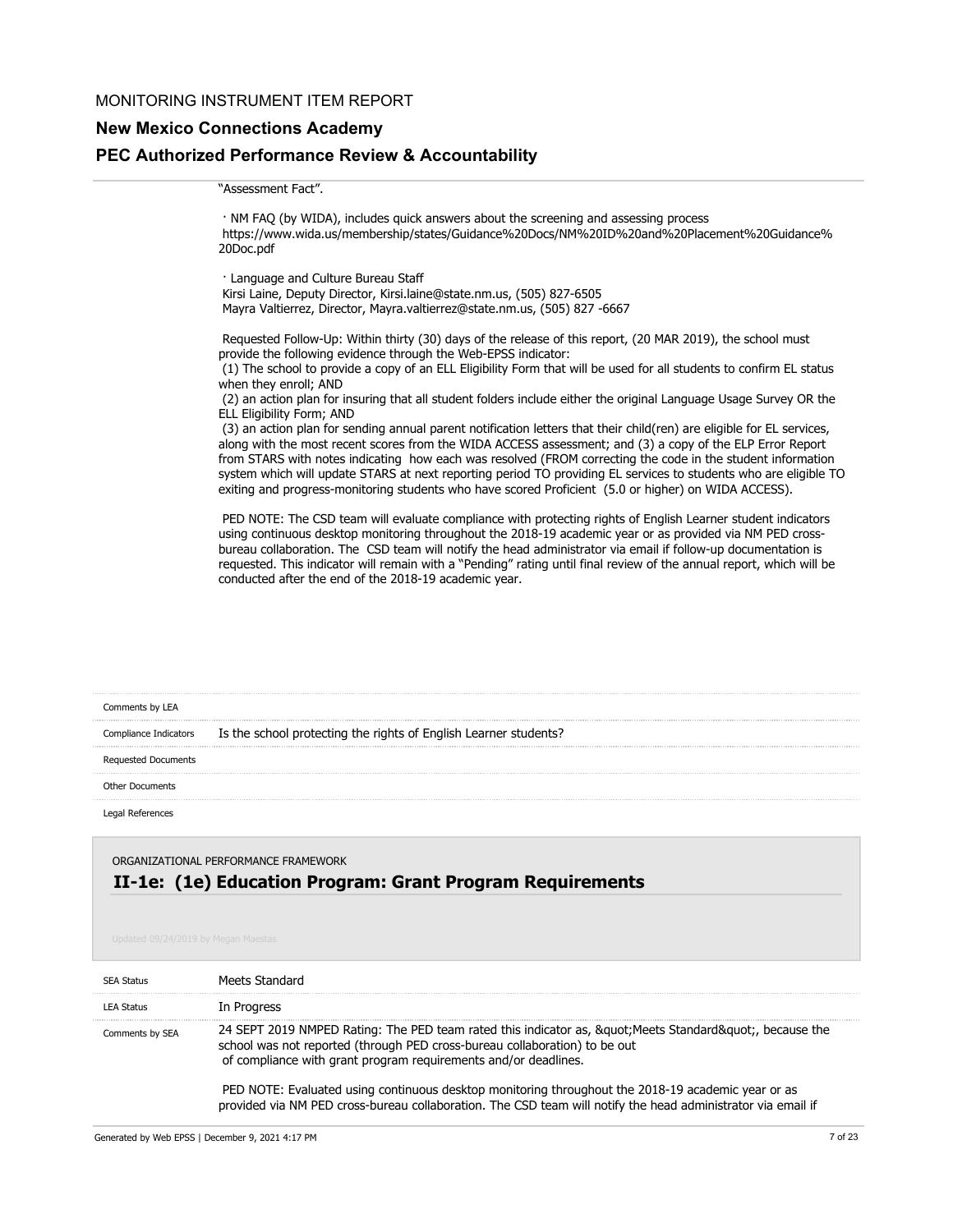## **New Mexico Connections Academy**

## **PEC Authorized Performance Review & Accountability**

follow-up documentation is requested. This indicator will remain with a "Pending" rating until final review of the annual report, which will be conducted after the end of the 2018-19 academic year.

| Comments by LEA       |                                                                                                                                                                                         |
|-----------------------|-----------------------------------------------------------------------------------------------------------------------------------------------------------------------------------------|
| Compliance Indicators | Does the school meet program requirements for all PED and federal grant programs it implements? Is the school<br>responsive to findings of non-compliance in accordance with deadlines? |
| Requested Documents   |                                                                                                                                                                                         |
| Other Documents       |                                                                                                                                                                                         |
|                       |                                                                                                                                                                                         |

## **II-1f (site visit): (1f) Education Program: EPSS/NMDASH** ORGANIZATIONAL PERFORMANCE FRAMEWORK

| <b>SEA Status</b> | Working to Meet Standard                                                                                                                                                                                                                                                                                                                                                                                                                                                                                                                                                                                                                                                                                                                                                                                                                                                                                                                                                                                                                                         |
|-------------------|------------------------------------------------------------------------------------------------------------------------------------------------------------------------------------------------------------------------------------------------------------------------------------------------------------------------------------------------------------------------------------------------------------------------------------------------------------------------------------------------------------------------------------------------------------------------------------------------------------------------------------------------------------------------------------------------------------------------------------------------------------------------------------------------------------------------------------------------------------------------------------------------------------------------------------------------------------------------------------------------------------------------------------------------------------------|
| <b>LEA Status</b> | In Progress                                                                                                                                                                                                                                                                                                                                                                                                                                                                                                                                                                                                                                                                                                                                                                                                                                                                                                                                                                                                                                                      |
| Comments by SEA   | 09 JAN 2020 PED RE-RATING: The PED team has re-rated this indicator as, " Working to Meet<br>Standard", because the school provided the requested follow-up, as outlined below. Specifically, the school<br>provided its end of year analysis of its 2018-19 improvement plan, which emphasis on teacher professional<br>development, focus on grade-level Math and ELA improvements, and improved RtI efforts. As a result, the school<br>demonstrated implementation and utilization of its school improvement plan. Nothing further is needed at this<br>time.                                                                                                                                                                                                                                                                                                                                                                                                                                                                                                |
|                   | 24 SEPT 2019 NMPED Rating: The PED team rated this indicator as, " Does Not Meet Standard"<br>because the school did not provide the requested follow-up, as outlined below.<br>Specifically, the school did not provide its analysis of the success of the School Improvement Plan. The PED team<br>will review additional documentation provided by the school and revise the indicator rating accordingly.                                                                                                                                                                                                                                                                                                                                                                                                                                                                                                                                                                                                                                                    |
|                   | 24 JAN 2019 Site Visit:<br>The school submitted a school improvement plan and evidence of Governing Board approval, dated 9/20/2018,<br>The plan includes the following:<br>· Professional Development for teachers<br>o Data-driven instruction<br>o Language acquisition development<br>o Professional Learning Community efforts<br>o Common grading practices and assignment expectations                                                                                                                                                                                                                                                                                                                                                                                                                                                                                                                                                                                                                                                                    |
|                   | · Increasing state assessment participation rate via communication, multiple testing sites, tracking and following<br>up with students who have not tested, and starting sooner in order to have time for make-ups.<br>· Plan for administering the Opportunity to Learn survey (that was not done last year)<br>· Improvement in students' math performance<br>o Initiatives (such as Intro units, reflection questions, portfolio assessments, revised practice, modified course<br>scope, added interactive reviews, added core building block skills, LiveLesson (synchronous virtual) and tutoring<br>sessions, and review unit)<br>o Math, We've Got This! campaign (math curriculum enhancements, additional math instructional resources,<br>professional development for teachers, and activities for both students and learning coaches<br>o Math Time to Talk program (grades 4 and 5) live lesson sessions<br>o FAY students will improve successfully completion (to 100%) and obtain successful academic scores (to<br>>59%) in NMCA math courses. |
|                   | · Improvement in students' ELA performance                                                                                                                                                                                                                                                                                                                                                                                                                                                                                                                                                                                                                                                                                                                                                                                                                                                                                                                                                                                                                       |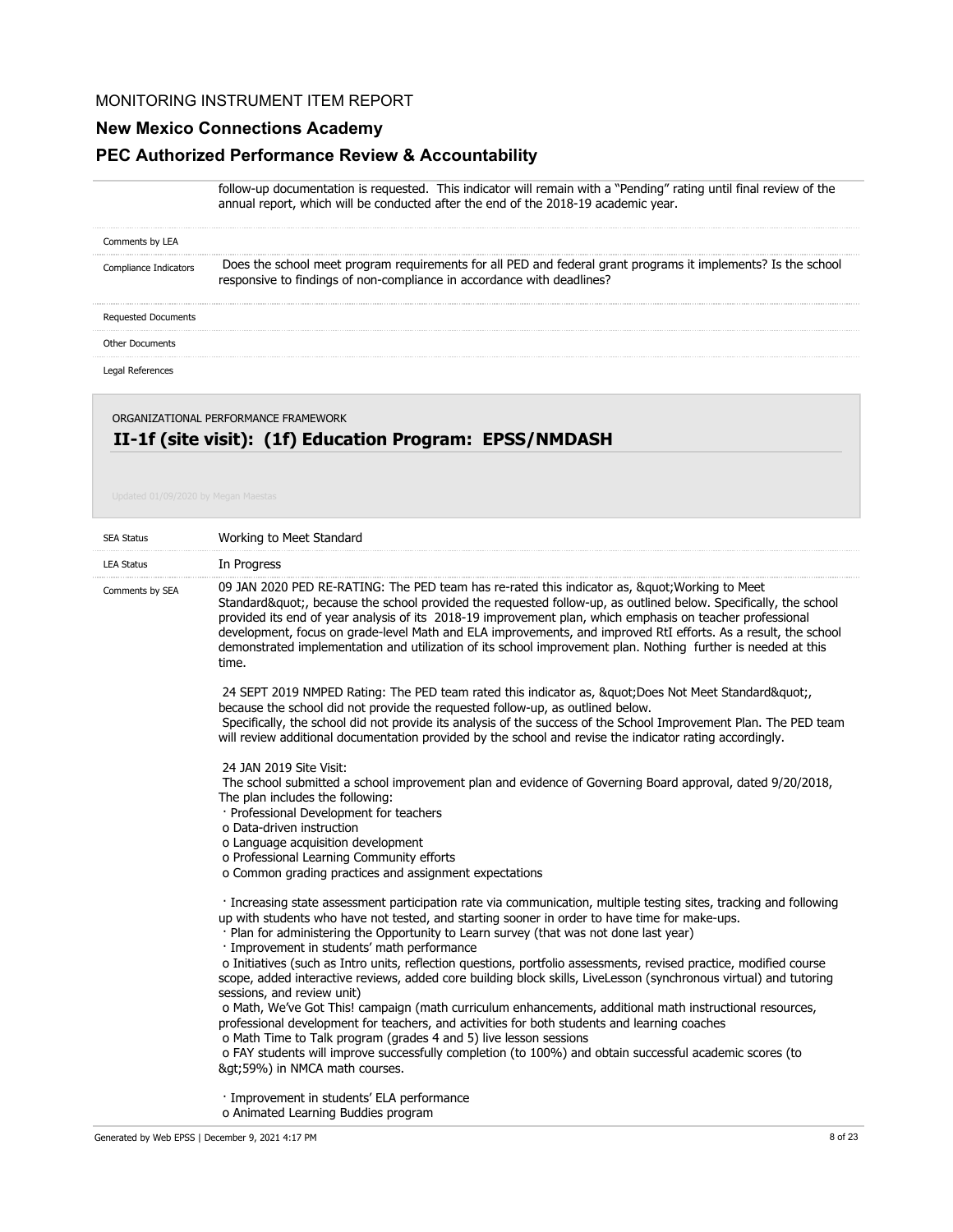# **New Mexico Connections Academy**

# **PEC Authorized Performance Review & Accountability**

|                            | o Analytical and long-term genre writing portfolios<br>o Reading Plus for student who need additional support with reading fluency and comprehension<br>o Credit recovery for high school students<br>o LiveLesson sessions for Learning Coaches (primarily parents)<br>o Small group instruction in reading and writing<br>o Increase reading comprehension by 2% as measured by short-cycle assessments (Scrantron and LEAP)<br>· Using Response to Intervention (RtI)<br>o Students' needs evaluated within 30 days of enrollment; Personalized Learning Plan for each student<br>o Supplemental Instructional Support Programs<br>· Graduation Rate<br>o Meetings with families of repeat truants<br>o Following up on students who leave<br>o Focus on off-cohort seniors and at-risk seniors to keep them in school |
|----------------------------|---------------------------------------------------------------------------------------------------------------------------------------------------------------------------------------------------------------------------------------------------------------------------------------------------------------------------------------------------------------------------------------------------------------------------------------------------------------------------------------------------------------------------------------------------------------------------------------------------------------------------------------------------------------------------------------------------------------------------------------------------------------------------------------------------------------------------|
|                            | The school had evidence of professional development sessions on data (Fall 2018) and GLAD training (Winter<br>2019) available during the site visit. Some of the additional supports, such as small group and individualized<br>online sessions were also observed.                                                                                                                                                                                                                                                                                                                                                                                                                                                                                                                                                       |
|                            | Requested Follow-Up: At the end of the school year (no later than June 30, 2019), the school is to provide an<br>analysis of the success of the School Improvement Plan. It should include reflections and any revisions to be<br>made to the school improvement plan for the following academic year.                                                                                                                                                                                                                                                                                                                                                                                                                                                                                                                    |
|                            | PED NOTE: Only applicable for schools rated as Tier 3 or Tier 4 within the Academic Performance Framework,<br>earned an "F" school letter grade, identified as TSI, CSI, or MRI, or have to implement a PEC Academic CAP.                                                                                                                                                                                                                                                                                                                                                                                                                                                                                                                                                                                                 |
| Comments by LEA            |                                                                                                                                                                                                                                                                                                                                                                                                                                                                                                                                                                                                                                                                                                                                                                                                                           |
| Compliance Indicators      | Does the school have an active core team engaged in the DASH process? Is the school implementing their annual<br>and 90-day plans, as evaluated through reviewing evidence and school/audit actions during the site visit?<br>(Only applicable for schools rated at Tier 3 or Tier 4 on Academic Performance Framework evaluation, that<br>earned an "F" school letter grade, or meeting criteria to be identified as TSI, CSI, or MRI, or have a<br>PEC Academic CAP                                                                                                                                                                                                                                                                                                                                                     |
| <b>Requested Documents</b> |                                                                                                                                                                                                                                                                                                                                                                                                                                                                                                                                                                                                                                                                                                                                                                                                                           |
| <b>Other Documents</b>     |                                                                                                                                                                                                                                                                                                                                                                                                                                                                                                                                                                                                                                                                                                                                                                                                                           |
| Legal References           |                                                                                                                                                                                                                                                                                                                                                                                                                                                                                                                                                                                                                                                                                                                                                                                                                           |
|                            |                                                                                                                                                                                                                                                                                                                                                                                                                                                                                                                                                                                                                                                                                                                                                                                                                           |

# **II-2a: (2a) Financial Mgmt/Oversight: Compliance** ORGANIZATIONAL PERFORMANCE FRAMEWORK

| <b>SEA Status</b> | Meets Standard                                                                                                                                                                                                                                                                                                                                                                                                                                                                                                                                                                    |
|-------------------|-----------------------------------------------------------------------------------------------------------------------------------------------------------------------------------------------------------------------------------------------------------------------------------------------------------------------------------------------------------------------------------------------------------------------------------------------------------------------------------------------------------------------------------------------------------------------------------|
| <b>LEA Status</b> | In Progress                                                                                                                                                                                                                                                                                                                                                                                                                                                                                                                                                                       |
| Comments by SEA   | 24 SEPT 2019 NMPED Rating: The PED team rated this indicator as, &guot Meets Standard&guot, because the<br>school did not receive any audit findings on the FY18 Audit Report.                                                                                                                                                                                                                                                                                                                                                                                                    |
|                   | PED NOTE: Within 30 days from the release of the FY18 audit report, the school must provide its financial<br>corrective action plan (Audit CAP) addressing all audit finding(s), if any. The CSD team will also evaluate<br>compliance with all financial reporting using continuous desktop monitoring throughout the 2018-19 academic<br>year or as provided via NM PED cross-bureau collaboration. The CSD team will notify the head administrator via<br>email if follow-up documentation is requested. This indicator will remain with a "Pending" rating until final review |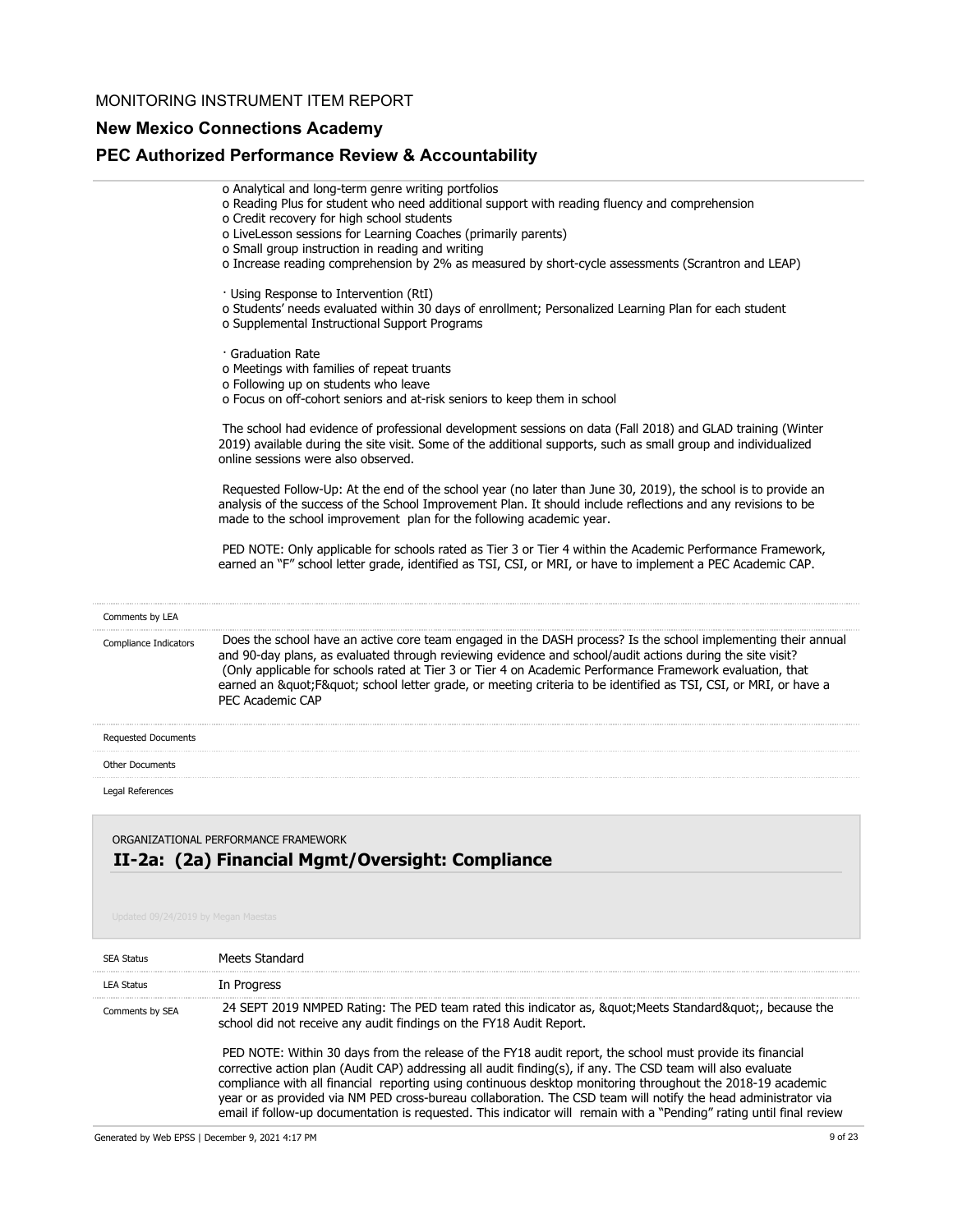## **New Mexico Connections Academy**

## **PEC Authorized Performance Review & Accountability**

of the annual report, which will be conducted after the end of the 2018-19 academic year. PED NOTE: 5.17.2019 FY2018 Audit and CAP The PED's Charter School Division has evaluated New Mexico Connection Academy's response to requests for documentation regarding the 2018 Audit Report with deadlines of May 20, 2019 (CAP) and June 30, 2019 (implementation plan). There were no audit findings included in the school's 2018 Annual Audit. Therefore, the school was not required to submit a Corrective Action Plan (CAP) or documentation of any corrective actions.

| Comments by LEA       |                                                                                                                                                                                                                                                                                             |
|-----------------------|---------------------------------------------------------------------------------------------------------------------------------------------------------------------------------------------------------------------------------------------------------------------------------------------|
| Compliance Indicators | Is the school meeting financial reporting and compliance requirements to any/all bureaus timely, including, but<br>not limited to, audit findings from PED Audit Bureau (if any), meeting all budget reporting deadlines, and no more<br>than a .06 difference in reported and audited T&E? |
| Requested Documents   |                                                                                                                                                                                                                                                                                             |
| Other Documents       |                                                                                                                                                                                                                                                                                             |
|                       |                                                                                                                                                                                                                                                                                             |

Legal References

ORGANIZATIONAL PERFORMANCE FRAMEWORK

## **II-2b: (2b) Financial Mgmt/Oversight: Acct. Principles**

| <b>SEA Status</b>          | Meets Standard                                                                                                                                                                                                                                                                                                                                           |
|----------------------------|----------------------------------------------------------------------------------------------------------------------------------------------------------------------------------------------------------------------------------------------------------------------------------------------------------------------------------------------------------|
| <b>LEA Status</b>          | In Progress                                                                                                                                                                                                                                                                                                                                              |
| Comments by SEA            | 24 SEPT 2019 NMPED Rating: The PED team rated this indicator as, &guot Meets Standard&guot, because the<br>school did not receive any audit findings on the FY18 Audit Report.<br>PED NOTE: This indicator will remain with a rating of "Pending" until the FY18 audit report for the school has<br>been released by the NM Office of the State Auditor. |
| Comments by LEA            |                                                                                                                                                                                                                                                                                                                                                          |
| Compliance Indicators      | Is the school following generally accepted accounting principles? Were there any material weaknesses or<br>significant internal control deficiencies, or findings related to waste, fraud, or abuse identified in the audit?                                                                                                                             |
| <b>Requested Documents</b> |                                                                                                                                                                                                                                                                                                                                                          |
| <b>Other Documents</b>     |                                                                                                                                                                                                                                                                                                                                                          |
| Legal References           |                                                                                                                                                                                                                                                                                                                                                          |

ORGANIZATIONAL PERFORMANCE FRAMEWORK

## **II-2c (site visit): (2c) Financial Mgmt/Oversight: Response to Audits**

#### SEA Status

Meets Standard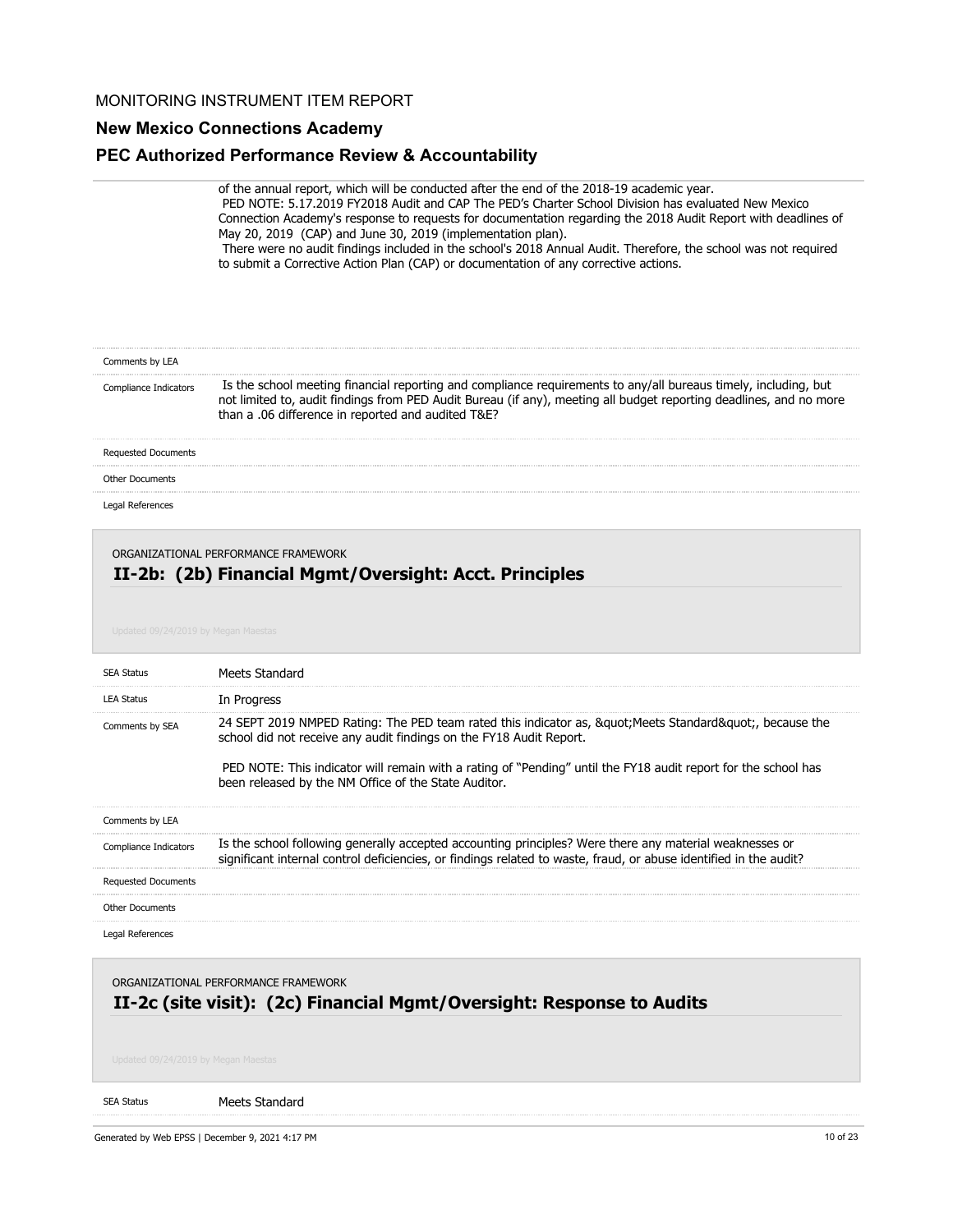# **New Mexico Connections Academy**

# **PEC Authorized Performance Review & Accountability**

| <b>LEA Status</b>          | In Progress                                                                                                                                                                                                                                                                          |
|----------------------------|--------------------------------------------------------------------------------------------------------------------------------------------------------------------------------------------------------------------------------------------------------------------------------------|
| Comments by SEA            | 24 SEPT 2019 NMPED Rating: The PED team rated this indicator as, " Meets Standard", because the<br>school did not receive any audit findings on the FY18 Audit Report.                                                                                                               |
|                            | PED NOTE: Once the FY18 audit report for the school has been released by the NM Office of the State Auditor,<br>the school must provide verifiable evidence of implementation of its Audit CAP, as indicated by Indicator 2a. (If<br>applicable via the school's FY18 audit report). |
| Comments by LEA            |                                                                                                                                                                                                                                                                                      |
| Compliance Indicators      | Is the school responsive to audit findings? Is the school's last audit devoid of any multi-year repeat findings? Did<br>the school implement Audit CAPs as submitted, as evaluated through reviewing evidence and school/audit actions<br>during the site visit?                     |
| <b>Requested Documents</b> |                                                                                                                                                                                                                                                                                      |
| <b>Other Documents</b>     |                                                                                                                                                                                                                                                                                      |
| Legal References           |                                                                                                                                                                                                                                                                                      |

## **II-2d: (2d) Financial Mgmt/Oversight: Grant Funds Mgmt** ORGANIZATIONAL PERFORMANCE FRAMEWORK

| <b>SEA Status</b>                                                                               | Meets Standard                                                                                                                                                                                                                                                                                                                                                                                                                                                                                                                                                                                                                                                                                           |
|-------------------------------------------------------------------------------------------------|----------------------------------------------------------------------------------------------------------------------------------------------------------------------------------------------------------------------------------------------------------------------------------------------------------------------------------------------------------------------------------------------------------------------------------------------------------------------------------------------------------------------------------------------------------------------------------------------------------------------------------------------------------------------------------------------------------|
| <b>LEA Status</b>                                                                               | In Progress                                                                                                                                                                                                                                                                                                                                                                                                                                                                                                                                                                                                                                                                                              |
| Comments by SEA                                                                                 | 24 SEPT 2019 NMPED Rating: The PED team rated this indicator as, &guot Meets Standard&guot, because the<br>school was not reported (through PED cross-bureau collaboration) to be out<br>of compliance with managing grant funds responsibly and/or meeting deadlines.<br>PED NOTE: Evaluated using continuous desktop monitoring throughout the 2018-19 academic year or as<br>provided via NM PED cross-bureau collaboration. The CSD team will notify the head administrator via email if<br>follow-up documentation is requested. This indicator will remain with a "Pending" rating until final review of the<br>annual report, which will be conducted after the end of the 2018-19 academic year. |
| Comments by LEA                                                                                 |                                                                                                                                                                                                                                                                                                                                                                                                                                                                                                                                                                                                                                                                                                          |
| Compliance Indicators                                                                           | Is the school managing grant funds responsibly? Are at least 10% of RFRs submitted to the PED each quarter?<br>Did the school expend at least 99% of grant funds for all accounts without reversion?                                                                                                                                                                                                                                                                                                                                                                                                                                                                                                     |
| <b>Requested Documents</b>                                                                      |                                                                                                                                                                                                                                                                                                                                                                                                                                                                                                                                                                                                                                                                                                          |
| <b>Other Documents</b>                                                                          |                                                                                                                                                                                                                                                                                                                                                                                                                                                                                                                                                                                                                                                                                                          |
| Legal References                                                                                |                                                                                                                                                                                                                                                                                                                                                                                                                                                                                                                                                                                                                                                                                                          |
| ORGANIZATIONAL PERFORMANCE FRAMEWORK<br>II-2e: (2e) Financial Mgmt/Oversight: Fiscal Mgmt Staff |                                                                                                                                                                                                                                                                                                                                                                                                                                                                                                                                                                                                                                                                                                          |

#### SEA Status Working to Meet Standard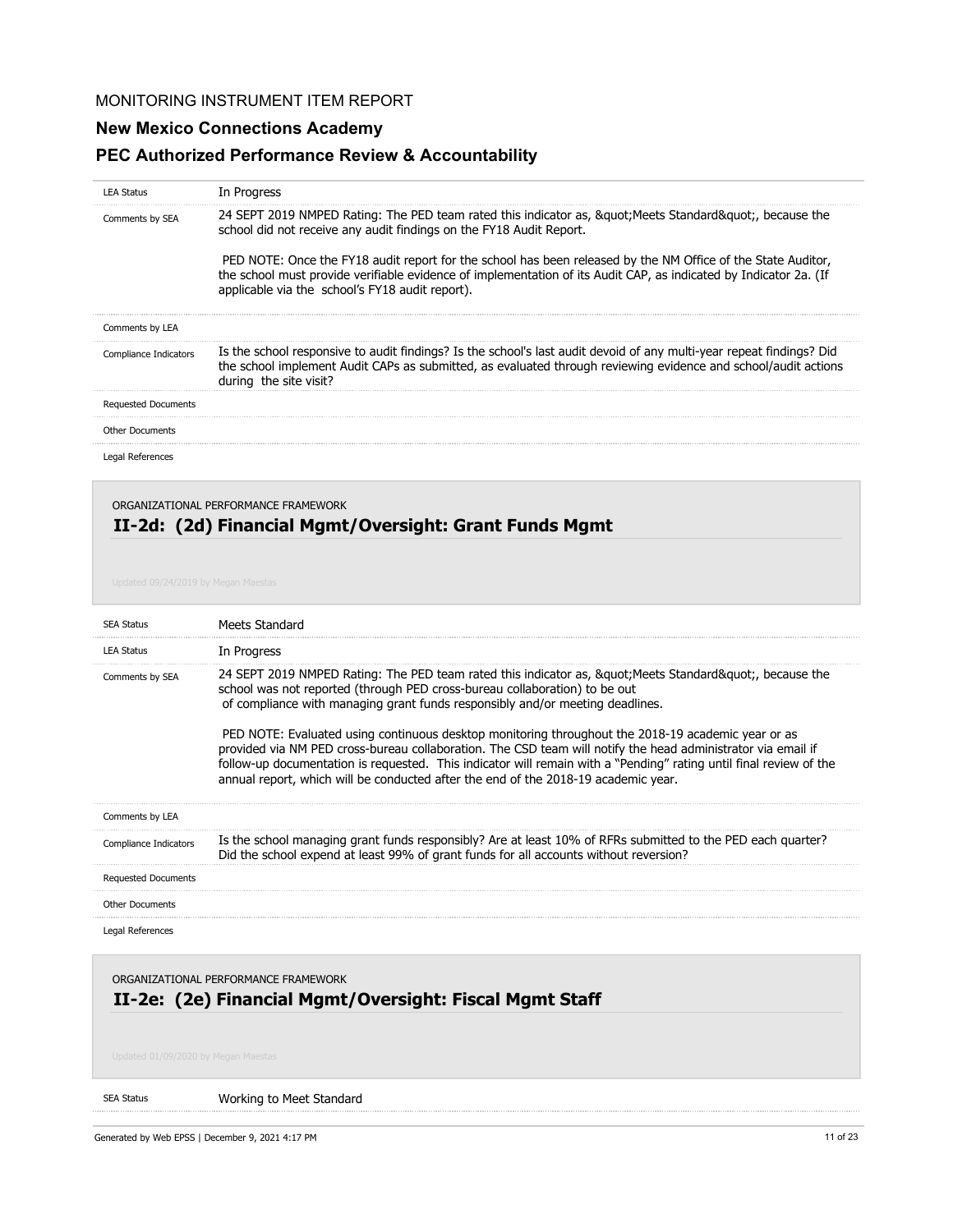# **New Mexico Connections Academy**

# **PEC Authorized Performance Review & Accountability**

| Comments by SEA | 09 JAN 2020 PED RE-RATING: The PED team re-rated this indicator to, " Working to Meet Standard"<br>because the school provided the requested follow-up, as outlined below. Specifically, the school provided its Audit<br>Committee membership, evidenced by an email and S. Sanchez's CPO Certification certificate. As a result, the<br>school has demonstrated movement toward compliance. Nothing further is needed at this time.<br>24 SEPT 2019 NMPED Rating: The PED team rated this indicator as, " Does Not Meet Standard"<br>because the school did not provide adequate documentation for the requested follow-up, as outlined below.<br>Specifically, the school did not provide evidence of S. Sanchez's CPO Certification certificate. The school provided<br>the various CPO course completion certificates, however, those course certificates do not evidence S. Sanchez<br>passed her CPO testing requirement and received her CPO Certification. Additionally, the evidence provided for<br>the school's Audit Committee membership is not clear as to if the school had that membership only during the<br>school's FY18 Audit. The school is required to ensure proper membership on both the Audit and Finance<br>Committees year round. The PED team asks for clarification for the membership on the school's Audit Committee;<br>that may include but is not limited to, dated documentation outlining membership on the Audit Committee or<br>governing board minutes when the Audit committee was established. The PED team will review additional<br>documentation provided by the school and revise the indicator rating accordingly.<br>Additional Follow-Up Requested: No later than 09 OCT 2019, the school is to provide additional documentation to<br>include:<br>1) S. Sanchez's CPO Certification certificate; AND<br>2) Clarification on the school's Audit Committee membership, as referenced above. |
|-----------------|----------------------------------------------------------------------------------------------------------------------------------------------------------------------------------------------------------------------------------------------------------------------------------------------------------------------------------------------------------------------------------------------------------------------------------------------------------------------------------------------------------------------------------------------------------------------------------------------------------------------------------------------------------------------------------------------------------------------------------------------------------------------------------------------------------------------------------------------------------------------------------------------------------------------------------------------------------------------------------------------------------------------------------------------------------------------------------------------------------------------------------------------------------------------------------------------------------------------------------------------------------------------------------------------------------------------------------------------------------------------------------------------------------------------------------------------------------------------------------------------------------------------------------------------------------------------------------------------------------------------------------------------------------------------------------------------------------------------------------------------------------------------------------------------------------------------------------------------------------------------------------------------------------------------------------------------|
|                 |                                                                                                                                                                                                                                                                                                                                                                                                                                                                                                                                                                                                                                                                                                                                                                                                                                                                                                                                                                                                                                                                                                                                                                                                                                                                                                                                                                                                                                                                                                                                                                                                                                                                                                                                                                                                                                                                                                                                              |
|                 |                                                                                                                                                                                                                                                                                                                                                                                                                                                                                                                                                                                                                                                                                                                                                                                                                                                                                                                                                                                                                                                                                                                                                                                                                                                                                                                                                                                                                                                                                                                                                                                                                                                                                                                                                                                                                                                                                                                                              |
|                 | 24 JAN 2019 Site Visit:<br>Licensed School Business Manager: The school identified the Vigil Group as its contracted Licensed Business<br>Manager.                                                                                                                                                                                                                                                                                                                                                                                                                                                                                                                                                                                                                                                                                                                                                                                                                                                                                                                                                                                                                                                                                                                                                                                                                                                                                                                                                                                                                                                                                                                                                                                                                                                                                                                                                                                           |
|                 | Chief Procurement Officer (CPO): The school's previous CPO was identified as Ramoncita Arguello, however she<br>is no longer an employee of the school. The school's assistant on-site business manager, Shawanna Sanchez, is<br>working toward certification training and is currently on the waiting list for the next available training. S. Sanchez<br>is aware of the training and reporting requirements at the designated CPO.                                                                                                                                                                                                                                                                                                                                                                                                                                                                                                                                                                                                                                                                                                                                                                                                                                                                                                                                                                                                                                                                                                                                                                                                                                                                                                                                                                                                                                                                                                        |
|                 | Audit Committee: At the time of the site visit, the PED team observed the school had an "incomplete" audit<br>committee, comprised of only two (2) board members, the school's business manager, and head administrator.<br>The Audit Committee is lacking a parent of a currently enrolled student as well as a community member to total 6<br>individuals serving on the Audit Committee. The PED team asked the school to develop a complete audit<br>committee to include: two board members, one community person, one parent of an enrolled student, the head<br>administrator, and the school's business manager; Per 22-8-13.3(D) § NMSA, "the Audit Committee must be<br>compromised of six (6) individuals; Two (2) board members, One (1) parent of a currently enrolled student, One<br>(1) individual with a financial background, the head administrator, and the school's business manager".                                                                                                                                                                                                                                                                                                                                                                                                                                                                                                                                                                                                                                                                                                                                                                                                                                                                                                                                                                                                                                  |
|                 | Finance Committee: At the time of the site visit, the PED team observed the two (2) required governing board<br>members seated on the finance committee. Per 22-8-13.2(B) § NMSA, the Finance committee must be comprised<br>of "at least two members of the board".                                                                                                                                                                                                                                                                                                                                                                                                                                                                                                                                                                                                                                                                                                                                                                                                                                                                                                                                                                                                                                                                                                                                                                                                                                                                                                                                                                                                                                                                                                                                                                                                                                                                         |
|                 | Requested Follow-Up: Within thirty (30) days of the release of this report, (14 MAR 2019), the school is to<br>provide the following evidence through the Web-EPSS indicator:<br>1) Evidence it has finalized a complete Audit Committee, meeting all requirements per, 22-8-13.3(D) § NMSA;<br>AND<br>1) Evidence S. Sanchez has either completed the required CPO certification training OR is enrolled in the earliest<br>available training.                                                                                                                                                                                                                                                                                                                                                                                                                                                                                                                                                                                                                                                                                                                                                                                                                                                                                                                                                                                                                                                                                                                                                                                                                                                                                                                                                                                                                                                                                             |
|                 | PED NOTE: Evaluated using continuous desktop monitoring throughout the 2018-19 academic year or as<br>provided via NM PED cross-bureau collaboration. The CSD team will notify the head administrator via email if<br>follow-up documentation is requested. This indicator will remain with a "Pending" rating until final review of the<br>annual report, which will be conducted after the end of the 2018-19 academic year.                                                                                                                                                                                                                                                                                                                                                                                                                                                                                                                                                                                                                                                                                                                                                                                                                                                                                                                                                                                                                                                                                                                                                                                                                                                                                                                                                                                                                                                                                                               |

Is the school adequately staffed to ensure proper fiscal management with a licensed school business official and certified State Procurement Officer? Does the Governing Board have the appropriate members represented in Compliance Indicators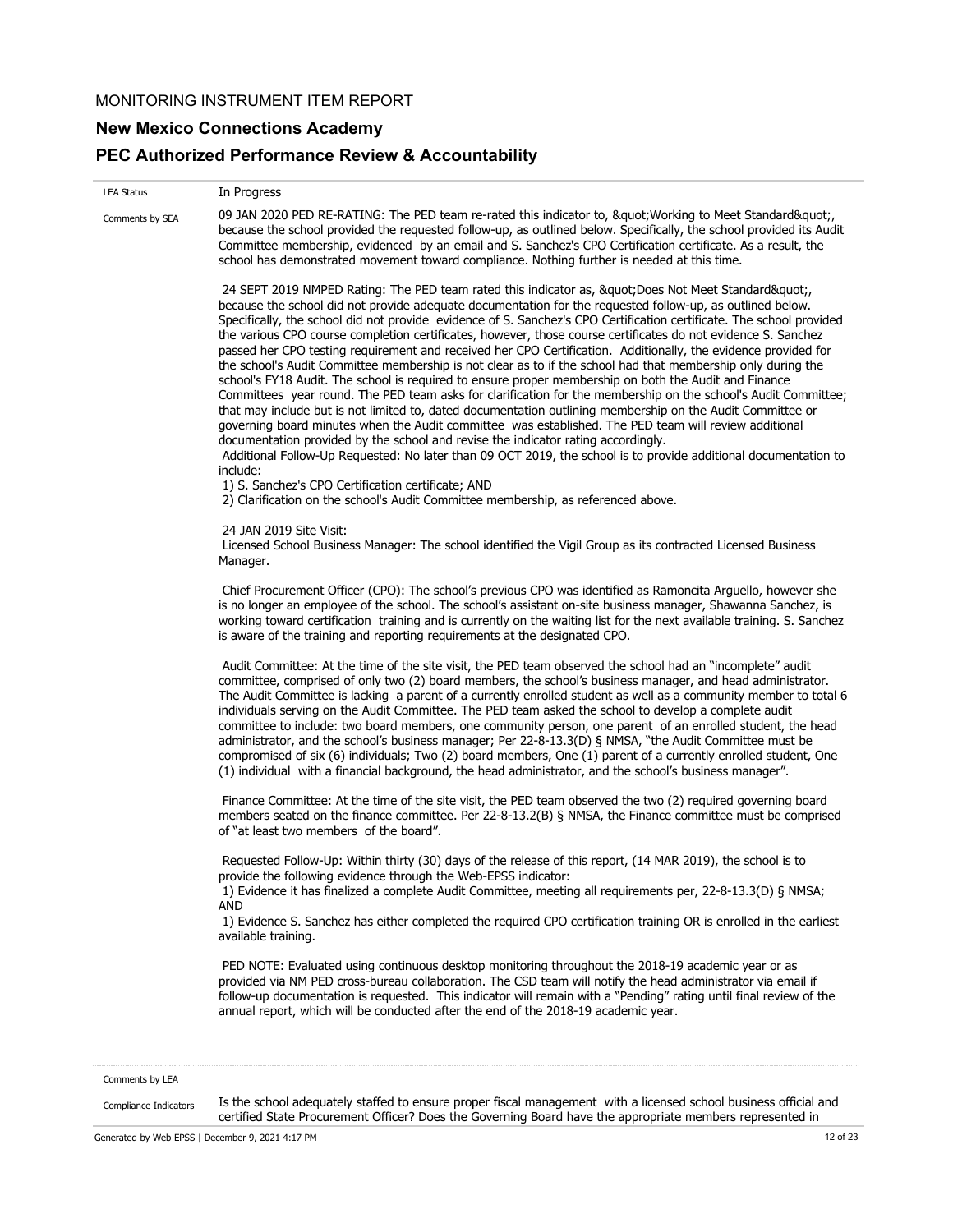## **New Mexico Connections Academy**

required?

## **PEC Authorized Performance Review & Accountability**

each of the Audit and Finance Committees? Do the governing council's audit and finance committees meet as

Requested Documents

Other Documents

Legal References

ORGANIZATIONAL PERFORMANCE FRAMEWORK

# **II-3a: (3a) Governance&Reporting: Governance Requirements**

| <b>SEA Status</b> | Working to Meet Standard                                                                                                                                                                                                                                                                                                                                                                                                                                                                                                                                                                                                                                                                                                                                                                                                                                                                                                                                                                                                                                                                                                                                                                                                                                                                                                                                                                                                                                                                                                                                                                                                                                                                                                                                                                                                                                                                                                                                                                                                                                                                                                                                                                       |
|-------------------|------------------------------------------------------------------------------------------------------------------------------------------------------------------------------------------------------------------------------------------------------------------------------------------------------------------------------------------------------------------------------------------------------------------------------------------------------------------------------------------------------------------------------------------------------------------------------------------------------------------------------------------------------------------------------------------------------------------------------------------------------------------------------------------------------------------------------------------------------------------------------------------------------------------------------------------------------------------------------------------------------------------------------------------------------------------------------------------------------------------------------------------------------------------------------------------------------------------------------------------------------------------------------------------------------------------------------------------------------------------------------------------------------------------------------------------------------------------------------------------------------------------------------------------------------------------------------------------------------------------------------------------------------------------------------------------------------------------------------------------------------------------------------------------------------------------------------------------------------------------------------------------------------------------------------------------------------------------------------------------------------------------------------------------------------------------------------------------------------------------------------------------------------------------------------------------------|
| <b>LEA Status</b> | In Progress                                                                                                                                                                                                                                                                                                                                                                                                                                                                                                                                                                                                                                                                                                                                                                                                                                                                                                                                                                                                                                                                                                                                                                                                                                                                                                                                                                                                                                                                                                                                                                                                                                                                                                                                                                                                                                                                                                                                                                                                                                                                                                                                                                                    |
| Comments by SEA   | 09 JAN 2020 PED RE-RATING: The PED team has re-rated this indicator to, " Working to Meet<br>Standard", because the school provided the requested follow-up, as outlined below. Specifically, the school<br>provided a narrative action plan stating the GC members are provided monthly information for upcoming training<br>opportunities and will be updated on their completed trainings twice per year. The PED team encourages the<br>Governing Board to take the accountability of monitoring their training hours and ensuring compliance with all<br>Board requirements. The school can certainly support the governing board in registration for trainings, etc.;<br>however, ultimately, the responsibility in meeting and monitoring training requirements should be managed by the<br>Board. Nothing further is needed at this time.                                                                                                                                                                                                                                                                                                                                                                                                                                                                                                                                                                                                                                                                                                                                                                                                                                                                                                                                                                                                                                                                                                                                                                                                                                                                                                                                              |
|                   | 12 NOV 2019 PED Rating: The PED team rated this indicator as, " Does Not Meet Standard", because<br>the school did not provide the requested follow-up, as outlined below dated 28 AUG 2019. Specifically, the<br>school's governing board was asked to provide a detailed action plan outlining how the governing board will<br>ensure compliance with all training requirements for the 2019-20 academic year and beyond.                                                                                                                                                                                                                                                                                                                                                                                                                                                                                                                                                                                                                                                                                                                                                                                                                                                                                                                                                                                                                                                                                                                                                                                                                                                                                                                                                                                                                                                                                                                                                                                                                                                                                                                                                                    |
|                   | 28 AUG 2019 PED Note:<br>Governing Board Mandatory Training: Of the five (5) seated governing board members, four (4) completed all<br>required training hours for 2018-2019. Of the five (5) seated governing board members, one (1) did not complete<br>the required training hours. In addition, one (1) governing board member completed three (3) hours above the<br>minimum required training hours. One (1) governing board member completed zero (0) hours of training. Any and<br>all new governing board members did complete the 2-hour online and/or the 7-hour Introductory Training. Please<br>see attached analysis for the training-hour completion per governing board member.<br>Change Notifications (Head Admin, Governing Board Members, etc): Please note that timely and complete<br>submission of packets for notifying the PEC of any changes will be rated in 2019-2020. Please see policies and<br>forms located at https://webnew.ped.state.nm.us/bureaus/public-education-commission/policies-and-<br>processes/amendment-request/<br>Governing Board Officers: Per NMSA § 22-5-7, Governing Boards are required to have three officers that fill the<br>positions of President, Vice-President, and Secretary (regardless of the title given). Please ensure that you have<br>these elected offices in place. This will be rated in the 2019-2020 annual report.<br>Governing Board Membership: Per NMSA § 22-8B-4, Governing Boards are required to maintain a board of at<br>least five (5) members at all times. This will be rated in the 2019-2020 annual report.<br>** Please note, the requested follow-up below is in addition to any requested follow-up that may be included<br>within this indicator from the site visit.**<br>Requested Follow-Up: Within thirty (30) days, (24 OCT 2019), the school's governing board is to provide, through<br>the Web-EPSS indicator, a detailed action plan<br>(including timelines, persons responsible, action steps, and method of tracking training hours) to demonstrate<br>how the school will ensure compliance with all mandatory training requirements during the 2019-2020 school year<br>and beyond. |

#### 24 JAN 2019 Site Visit:

Governance Council: At the time of the site visit, the school's Governing Board President stated the school's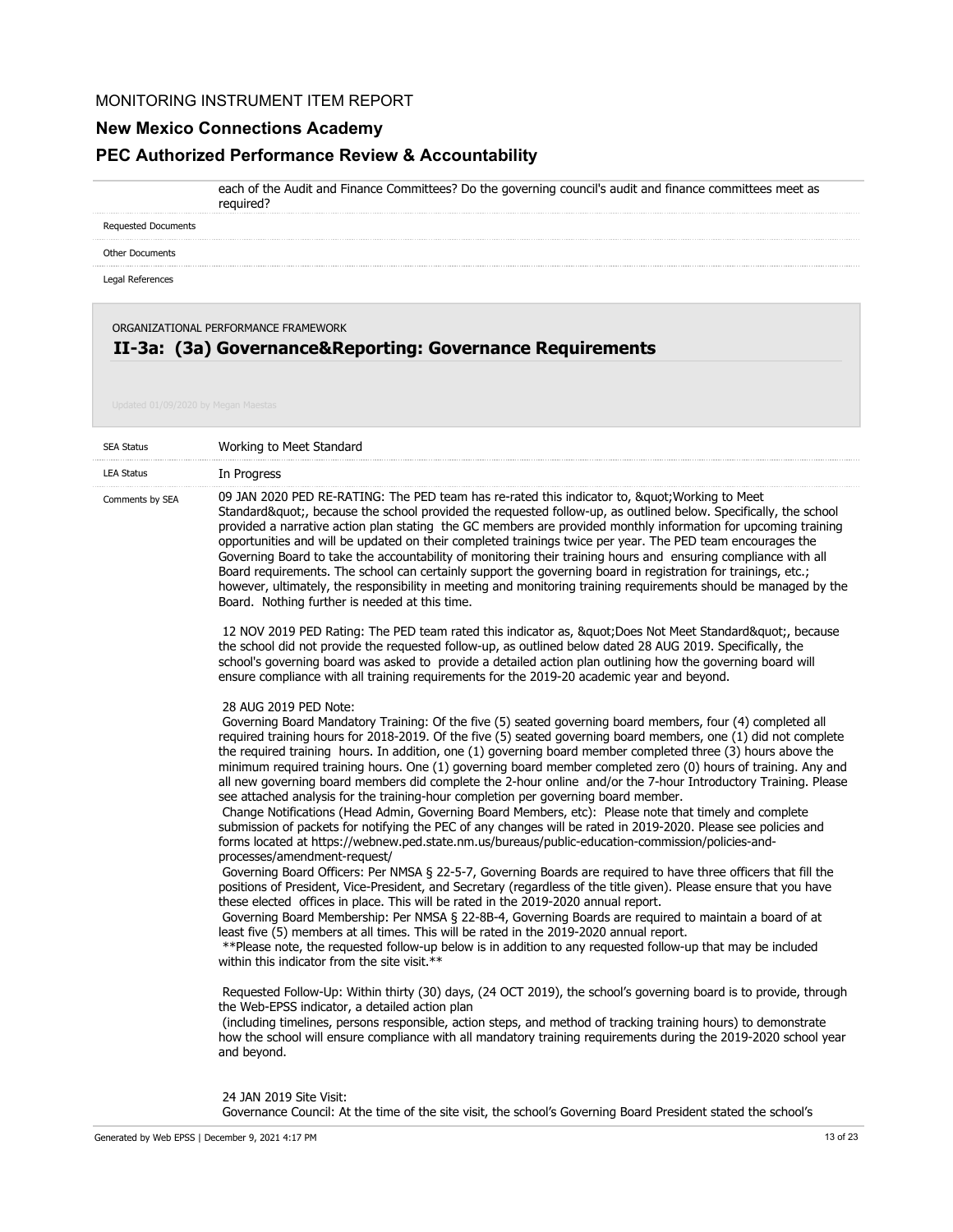## **New Mexico Connections Academy**

## **PEC Authorized Performance Review & Accountability**

Governance Council had five (5) seated board members. Per 22-5-1 § NMSA "A local school board shall be composed of five qualified electors of the state residing within the school district". The PED team reminded the school of the annual training requirements for all returning and new board members.

Requested Follow-Up: None present at this time.

 PED NOTE: Evaluated using continuous desktop monitoring throughout the 2018-19 academic year or as provided via NM PED cross-bureau collaboration. The CSD team will notify the head administrator via email if follow-up documentation is requested. This indicator will remain with a "Pending" rating until final review of the annual report, which will be conducted after the end of the 2018-19 academic year.

| Comments by LEA |                                                                                                                                                                                                                                                                                                                              |
|-----------------|------------------------------------------------------------------------------------------------------------------------------------------------------------------------------------------------------------------------------------------------------------------------------------------------------------------------------|
|                 | Is the school's Governing Body complying with governance requirements? Does the school/Governing Body meet<br>membership requirements and comply with governance change policy? Do all members of the Governing Body<br>plete all required training? Have any OMA complaints been verified by the Attorney General's office? |
|                 |                                                                                                                                                                                                                                                                                                                              |
|                 |                                                                                                                                                                                                                                                                                                                              |

Legal References

#### ORGANIZATIONAL PERFORMANCE FRAMEWORK

### **II-3b (site visit): (3b) Governance&Reporting: Conflicts of Interest**

| <b>SEA Status</b>          | Meets Standard                                                                                                                                                                                                                                                                                                                                                                 |
|----------------------------|--------------------------------------------------------------------------------------------------------------------------------------------------------------------------------------------------------------------------------------------------------------------------------------------------------------------------------------------------------------------------------|
| <b>LEA Status</b>          | In Progress                                                                                                                                                                                                                                                                                                                                                                    |
| Comments by SEA            | 24 JAN 2019 Site Visit:                                                                                                                                                                                                                                                                                                                                                        |
|                            | Conflict of Interest Policy: The PED team observed the school's conflict of interest policy provided by the head<br>administrator, (located on page 47 of the Employee Handbook), which appears to be thorough and align with<br>state statute; NMSA $\S$ 22-8B-5.2.                                                                                                           |
|                            | Anti-Nepotism Policy: The PED team observed the school's anti-nepotism policy provided by the head<br>administrator, (located on page 18 of the Employee Handbook), which appears to be thorough and align with<br>state statute. The governing board states, "they will not employee any person who is a family member of a<br>governing board member or head administrator". |
|                            | Requested Follow-Up: None present at this time.                                                                                                                                                                                                                                                                                                                                |
| Comments by LEA            |                                                                                                                                                                                                                                                                                                                                                                                |
| Compliance Indicators      | Is the school complying with nepotism and conflict of interest requirements? Are the school and governing board<br>free of nepotism and conflicts of interest?                                                                                                                                                                                                                 |
| <b>Requested Documents</b> |                                                                                                                                                                                                                                                                                                                                                                                |
| <b>Other Documents</b>     |                                                                                                                                                                                                                                                                                                                                                                                |
| Legal References           |                                                                                                                                                                                                                                                                                                                                                                                |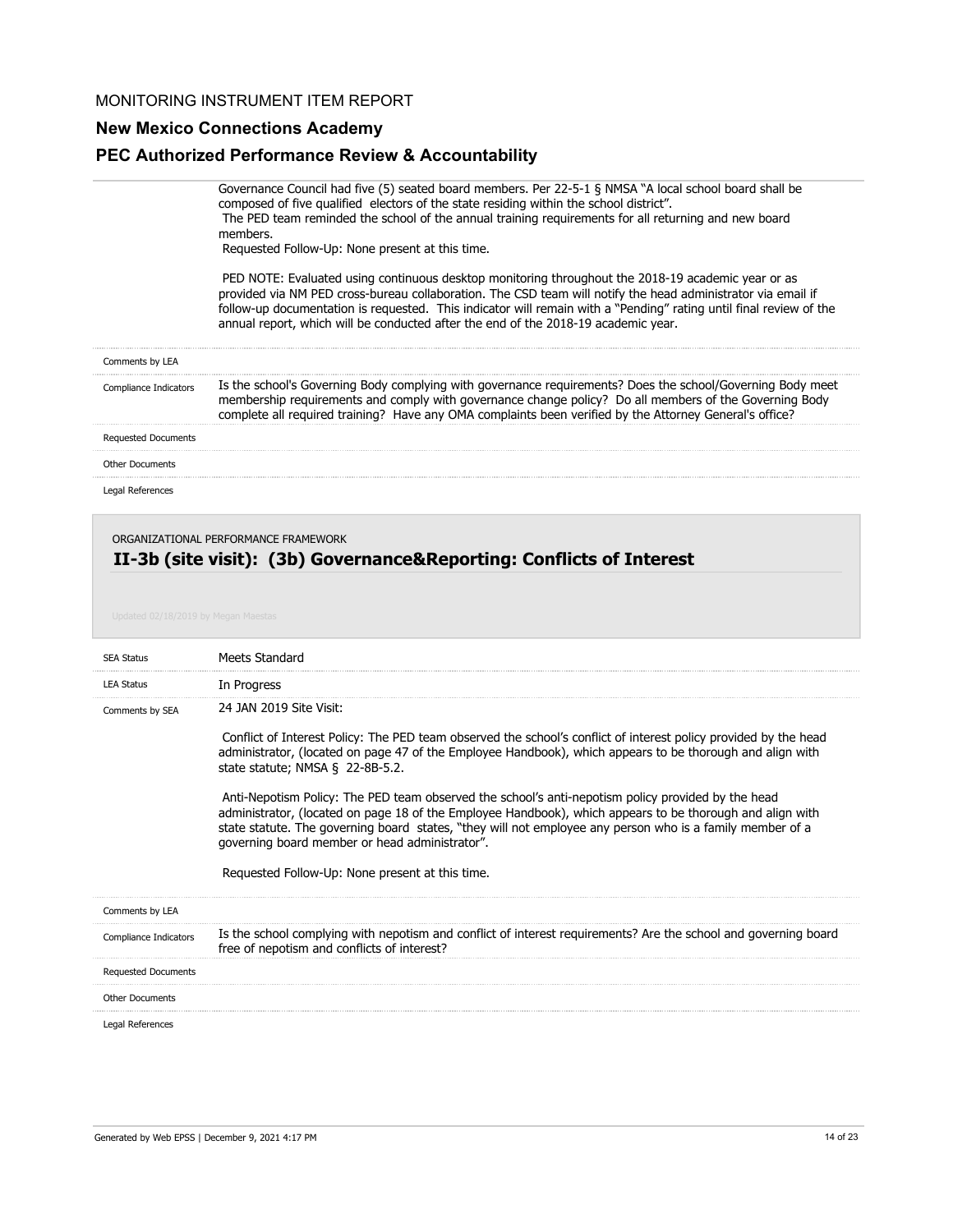# **New Mexico Connections Academy**

## **PEC Authorized Performance Review & Accountability**

#### ORGANIZATIONAL PERFORMANCE FRAMEWORK

# **II-3c: (3c) Governance&Reporting: Reporting Requirements**

| <b>SEA Status</b>            | Meets Standard                                                                                                                                                                                                                                                                                                                                                                                                                                                                                                                                                                                                                                                                                                                                                                                                                                                                                                                               |
|------------------------------|----------------------------------------------------------------------------------------------------------------------------------------------------------------------------------------------------------------------------------------------------------------------------------------------------------------------------------------------------------------------------------------------------------------------------------------------------------------------------------------------------------------------------------------------------------------------------------------------------------------------------------------------------------------------------------------------------------------------------------------------------------------------------------------------------------------------------------------------------------------------------------------------------------------------------------------------|
| <b>LEA Status</b>            | In Progress                                                                                                                                                                                                                                                                                                                                                                                                                                                                                                                                                                                                                                                                                                                                                                                                                                                                                                                                  |
| Comments by SEA              | 24 SEPT 2019 NMPED Rating: The PED team rated this indicator as, & quot; Meets Standard & quot;, because the<br>school was not reported (through PED cross-bureau collaboration) to be out<br>of compliance with meeting PED/PEC/State Agency reporting requirements and/or deadlines.<br>PED NOTE: Evaluated using continuous desktop monitoring throughout the 2018-19 academic year or as<br>provided via NM PED cross-bureau collaboration. The PED team will observe at least one (1) of the school's<br>Governing Board meeting(s) in 2018-2019 and will provide feedback to the Governing Board, via the PEC-<br>Approved Governing Board Observation Form. The CSD team will notify the head administrator via email if follow-<br>up documentation is requested. This indicator will remain with a "Pending" rating until final review of the annual<br>report, which will be conducted after the end of the 2018-19 academic year. |
| Comments by LEA              |                                                                                                                                                                                                                                                                                                                                                                                                                                                                                                                                                                                                                                                                                                                                                                                                                                                                                                                                              |
| <b>Compliance Indicators</b> | Does the school comply with reporting deadlines from the PED, PEC, and other state agencies? This includes a<br>response to the PEC-Approved Governing Body Observation Form.                                                                                                                                                                                                                                                                                                                                                                                                                                                                                                                                                                                                                                                                                                                                                                |
| <b>Requested Documents</b>   |                                                                                                                                                                                                                                                                                                                                                                                                                                                                                                                                                                                                                                                                                                                                                                                                                                                                                                                                              |
| <b>Other Documents</b>       |                                                                                                                                                                                                                                                                                                                                                                                                                                                                                                                                                                                                                                                                                                                                                                                                                                                                                                                                              |
| Legal References             |                                                                                                                                                                                                                                                                                                                                                                                                                                                                                                                                                                                                                                                                                                                                                                                                                                                                                                                                              |

ORGANIZATIONAL PERFORMANCE FRAMEWORK

# **II-4a: 4a) Students&Employees: Student Rights**

| <b>SEA Status</b> | Does Not Meet Standard                                                                                                                                                                                                                                                                                                                                                                                                                                                                                 |
|-------------------|--------------------------------------------------------------------------------------------------------------------------------------------------------------------------------------------------------------------------------------------------------------------------------------------------------------------------------------------------------------------------------------------------------------------------------------------------------------------------------------------------------|
| <b>LEA Status</b> | In Progress                                                                                                                                                                                                                                                                                                                                                                                                                                                                                            |
| Comments by SEA   | 10 JAN 2020 NMPED Note: The school has prepared a draft policy that is on the next board agenda for January<br>23, 2020.                                                                                                                                                                                                                                                                                                                                                                               |
|                   | 24 SEPT 2019 NMPED Rating: The PED team rated this indicator as, & quot; Does Not Meet Standard & quot;<br>because the school did not provide the requested follow-up, as outlined below.<br>Specifically, the school did not its governing board approved McKinney Vento Act dispute resolution policy,<br>required by federal provisions. The PED team will review additional documentation provided by the school and<br>revise the indicator rating accordingly.                                   |
|                   | 24 JAN 2019 Site Visit:<br>McKinney-Vento Act: The school identified Jolene Ortiz as its McKinney-Vento liaison. The PED team observed her<br>training certificate dated 08 JAN 2018. At the time of the site visit, training requirements for returning or new<br>liaisons had not been released by the state's Homeless Education Liaison. Given the uniqueness of the school's<br>virtual environment, the school had not identified any students as potentially facing homelessness or transition. |
|                   | The school did not have a governing approved McKinney Vento dispute resolution policy, as reguired per federal<br>regulation. The PED team provided the head administrator with the "NM Educational Stability Guidelines for                                                                                                                                                                                                                                                                           |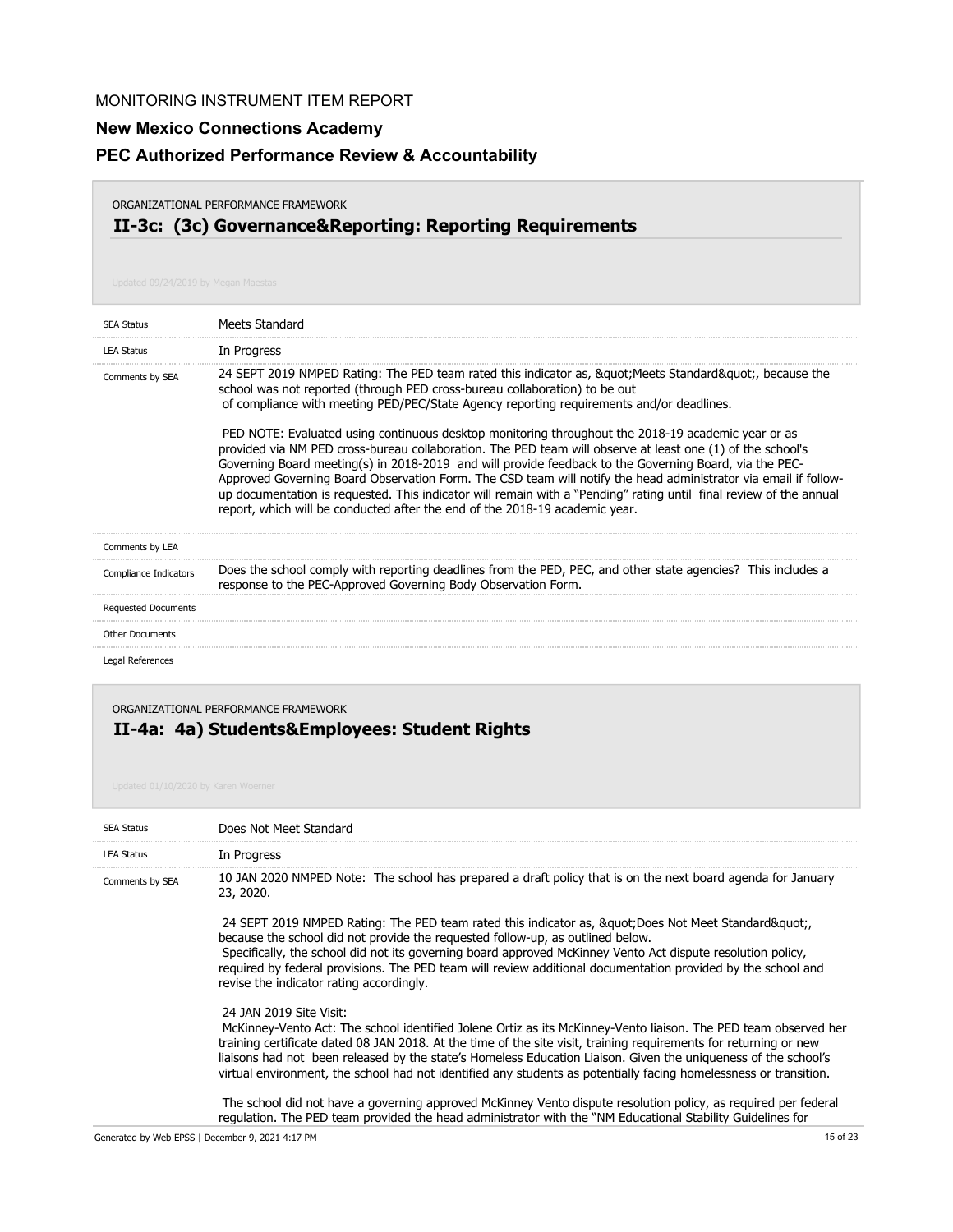# **New Mexico Connections Academy**

## **PEC Authorized Performance Review & Accountability**

|                            | Students Experiencing Homelessness", to help the school develop a thorough and compliant dispute resolution<br>policy. The PED team reminded the head administrator such policy must be approved by the governing board.                                                                                                                                                                                                       |
|----------------------------|--------------------------------------------------------------------------------------------------------------------------------------------------------------------------------------------------------------------------------------------------------------------------------------------------------------------------------------------------------------------------------------------------------------------------------|
|                            | Requested Follow-Up: Within 30 days of the release of this report, (20 MAR 2019), the school must provide<br>through the Web-EPSS indicator, evidence of its governing board approved McKinney Vento dispute resolution<br>policy that aligns with the Federal Guidance.                                                                                                                                                       |
|                            | PED NOTE: Evaluated using continuous desktop monitoring throughout the 2018-19 academic year or as<br>provided via NM PED cross-bureau collaboration. The CSD team will notify the head administrator via email if<br>follow-up documentation is requested. This indicator will remain with a "Pending" rating until final review of the<br>annual report, which will be conducted after the end of the 2018-19 academic year. |
| Comments by LEA            | School is in the progress of writing the resolution.                                                                                                                                                                                                                                                                                                                                                                           |
| Compliance Indicators      | Is the school meeting protecting the rights of all students, including maintaining fair lottery, admissions,<br>enrollment and discipline practices? Does the school comply with the McKinney Vento Act? Does the school have,<br>and comply with a board-approved complaint policy and dispute resolution process?                                                                                                            |
| <b>Requested Documents</b> |                                                                                                                                                                                                                                                                                                                                                                                                                                |
| <b>Other Documents</b>     |                                                                                                                                                                                                                                                                                                                                                                                                                                |
| Legal References           |                                                                                                                                                                                                                                                                                                                                                                                                                                |

#### ORGANIZATIONAL PERFORMANCE FRAMEWORK

# **II-4b (site visit): 4b) Students&Employees: Attendance & Enrollment**

| <b>SEA Status</b> | Does Not Meet Standard                                                                                                                                                                                                                                                                                                                                                                                                                                                                                                                                                                                                                                                                                                                                                                                                                                                                                                                                                                                                                                                                                                                                                                                                                                                                                                                                            |
|-------------------|-------------------------------------------------------------------------------------------------------------------------------------------------------------------------------------------------------------------------------------------------------------------------------------------------------------------------------------------------------------------------------------------------------------------------------------------------------------------------------------------------------------------------------------------------------------------------------------------------------------------------------------------------------------------------------------------------------------------------------------------------------------------------------------------------------------------------------------------------------------------------------------------------------------------------------------------------------------------------------------------------------------------------------------------------------------------------------------------------------------------------------------------------------------------------------------------------------------------------------------------------------------------------------------------------------------------------------------------------------------------|
| <b>LEA Status</b> | In Progress                                                                                                                                                                                                                                                                                                                                                                                                                                                                                                                                                                                                                                                                                                                                                                                                                                                                                                                                                                                                                                                                                                                                                                                                                                                                                                                                                       |
| Comments by SEA   | 12 NOV 2019 PED Rating: The PED team rated this indicator as, " Does Not Meet Standard", because<br>the school did not provide the requested follow-up, as outlined below dated 24 SEPT 2019. Specifically, the school<br>was asked to provide a detailed action plan for steps taken to improve its recurrent enrollment rate between<br>academic years.                                                                                                                                                                                                                                                                                                                                                                                                                                                                                                                                                                                                                                                                                                                                                                                                                                                                                                                                                                                                         |
|                   | 24 SEPT 2019 NM PED Note (edited 10 JAN 2020): In the school's Performance Framework, the PEC has<br>established goals of (1) maintaining at least a 95% attendance rate (or demonstrates successful efforts to<br>improve attendance), (2) retaining at least 80% of enrolled students during the school year, and (3) re-enrolling<br>at least 70% of the school's eligible students between academic years. Upon review of the school's overall<br>attendance, within-year retention and recurrent enrollment, the school demonstrated the following:<br>Attendance Rate: per student attendance reports available in STARS, the school had a 93.06% overall attendance<br>rate for the 2018-19 academic year.;<br>Within-Year retention: per recurrent enrollment reports available in STARS, the school had a 69.24% retention<br>rate during the prior academic year;<br>Recurrent Enrollment: per recurrent enrollment reports available in STARS, the school re-enrolled 31.71% of its<br>students from the 2017-18 to the 2018-19 academic year.<br>Requested Follow-Up: Within thirty (30) days, (24 OCT 2019), the school is to provide, through the Web-EPSS<br>indicator, a detailed action plan for how it will improve its daily attendance rate, retention rate, and recurrent<br>enrollment percentage for the 2019-20 academic year and beyond. |
|                   | 24 JAN 2019 Site Visit:<br>Attendance: The PED team reviewed the school's attendance policy, that both the student and the Learning<br>Coach (parent) must agree to and sign. Given the school is 100% virtual, the student attendance is monitored in a<br>few different ways; specifically, through the student's progress in each course and the attendance reported<br>weekly by the Learning Coach. The team reviewed the school's 5 and 10-day unexcused absence parental                                                                                                                                                                                                                                                                                                                                                                                                                                                                                                                                                                                                                                                                                                                                                                                                                                                                                   |

notification letter template(s) that appear to align with the New Mexico Compulsory Attendance Law, 22-12-9 §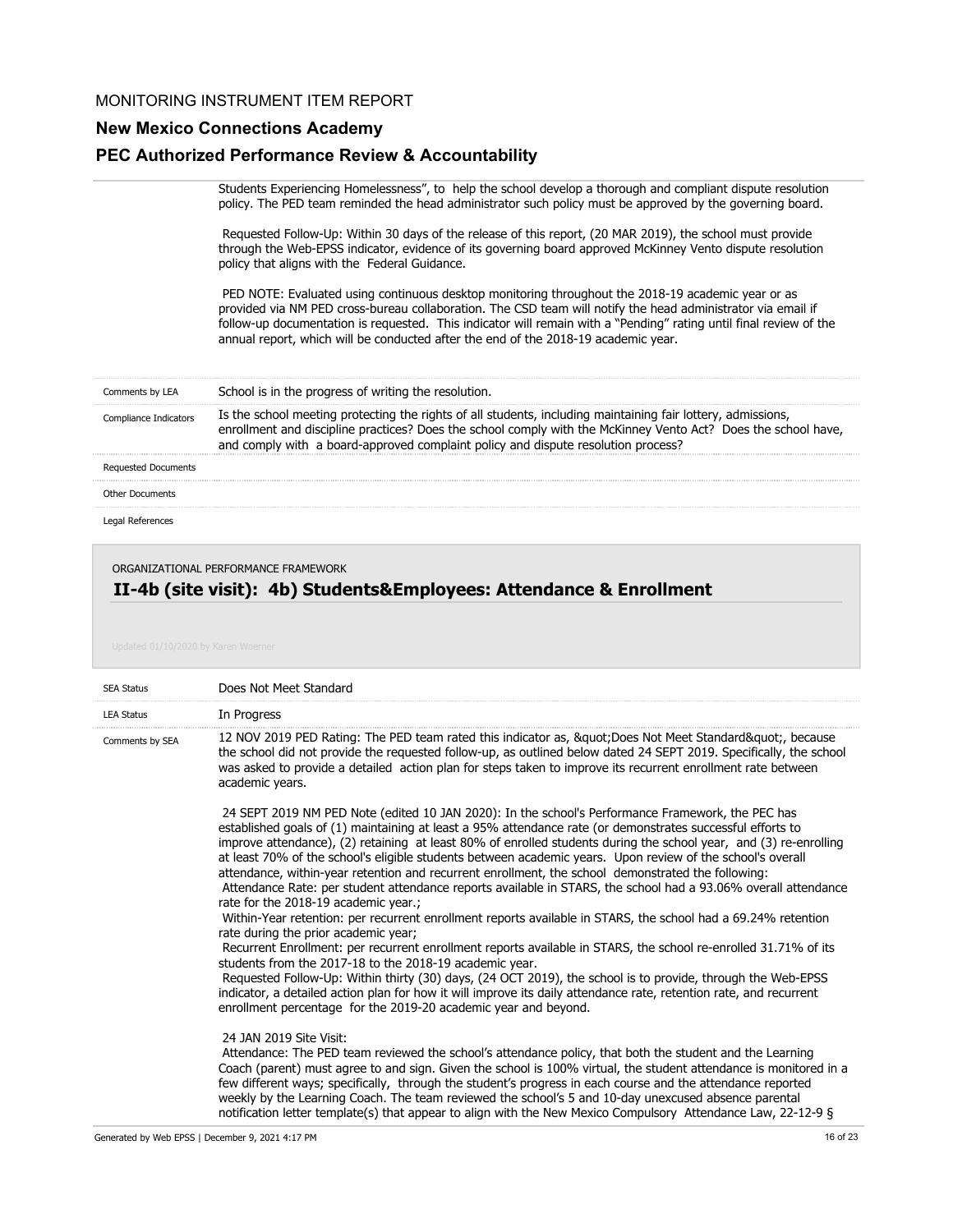# **New Mexico Connections Academy PEC Authorized Performance Review & Accountability**

|                            | <b>NMSA</b>                                                                                                                                                                                                                                                                                                                                                                                                                                              |
|----------------------------|----------------------------------------------------------------------------------------------------------------------------------------------------------------------------------------------------------------------------------------------------------------------------------------------------------------------------------------------------------------------------------------------------------------------------------------------------------|
|                            | Recurrent Enrollment: The school's recurrent enrollment rate for 2018-19 was 32,12%. While the school's<br>withdraw rate from the 2017-18 academic year was 30.76%.                                                                                                                                                                                                                                                                                      |
|                            | Requested Follow-Up: Pending until final review of the school's annual site visit report.                                                                                                                                                                                                                                                                                                                                                                |
|                            | PED NOTE: Evaluated using continuous desktop monitoring throughout the 2018-19 academic year or as<br>provided via NM PED cross-bureau collaboration. The CSD team will notify the head administrator via email if<br>follow-up documentation is requested. This indicator will remain with a "Pending" rating until final review of the<br>annual report, which will be conducted after the end of the 2018-19 academic year.                           |
| Comments by LEA            |                                                                                                                                                                                                                                                                                                                                                                                                                                                          |
| Compliance Indicators      | Does the school meet attendance, retention, and recurrent enrollment goals for students?<br>•Meets 95% attendance rate or demonstrates successful efforts to improve attendance<br>•Maintains 80% retention of enrolled students until end of year (Students who leave prior to the end of the year<br>as graduates, completers, or earned GED are counted as retained.)<br>• Retains at least 70% of students eligible to reenroll between school years |
| <b>Requested Documents</b> |                                                                                                                                                                                                                                                                                                                                                                                                                                                          |
| <b>Other Documents</b>     |                                                                                                                                                                                                                                                                                                                                                                                                                                                          |
| Legal References           |                                                                                                                                                                                                                                                                                                                                                                                                                                                          |

#### ORGANIZATIONAL PERFORMANCE FRAMEWORK

# **II-4c (site visit): 4c)Students&Employees:StaffCredentialRequirements**

| <b>SEA Status</b> | Meets Standard                                                                                                                                                                                                                                                                                                                                                                                                                                                                                                                                                                                                                                                                            |
|-------------------|-------------------------------------------------------------------------------------------------------------------------------------------------------------------------------------------------------------------------------------------------------------------------------------------------------------------------------------------------------------------------------------------------------------------------------------------------------------------------------------------------------------------------------------------------------------------------------------------------------------------------------------------------------------------------------------------|
| <b>LEA Status</b> | In Progress                                                                                                                                                                                                                                                                                                                                                                                                                                                                                                                                                                                                                                                                               |
| Comments by SEA   | 24 JAN 2019 Site Visit:                                                                                                                                                                                                                                                                                                                                                                                                                                                                                                                                                                                                                                                                   |
|                   | Licensure: The PED team reviewed eleven (11) licensed staff files to include the head administrator. All of the<br>files reviewed contained valid licensure issued through NM PED. However, one (1) teacher file, A. Earle,<br>contained the online license print off rather than the official licensure certificate. The PED team asks the school to<br>ensure all licensed staff files contain the official licensure certificate signed by the Secretary of Education. The<br>team will verify this during the 2019-2020 site visit.                                                                                                                                                   |
|                   | At the time of the site visit, it did not appear the school had teacher(s) offering instruction outside of their license<br>and/or endorsement(s).                                                                                                                                                                                                                                                                                                                                                                                                                                                                                                                                        |
|                   | Per the Professional Licensure Bureau guidance, the school must maintain staff files for all contracted and<br>ancillary staff, to include a contracted business manager and long-term substitute teachers, that include: 1)<br>background check, or official letter from the contracted service agency stating the service provider has a valid<br>background check on file, 2) copy of NM PED License, and 3) copy of National Board License, if applicable. The<br>school must create a staff file for all ancillary and contracted employees. During the school's 2019-2020 site visit,<br>the PED team will review the school contracted and ancillary staff files, mentioned above. |
|                   | Requested Follow-Up: None present at this time.                                                                                                                                                                                                                                                                                                                                                                                                                                                                                                                                                                                                                                           |
|                   | PED NOTE: Evaluated also using continuous desktop monitoring throughout the 2018-19 academic year or as<br>provided via NM PED cross-bureau collaboration. The CSD team will notify the head administrator via email if<br>follow-up documentation is requested. This indicator will remain with a "Pending" rating until final review of the                                                                                                                                                                                                                                                                                                                                             |

annual report, which will be conducted after the end of the 2018-19 academic year.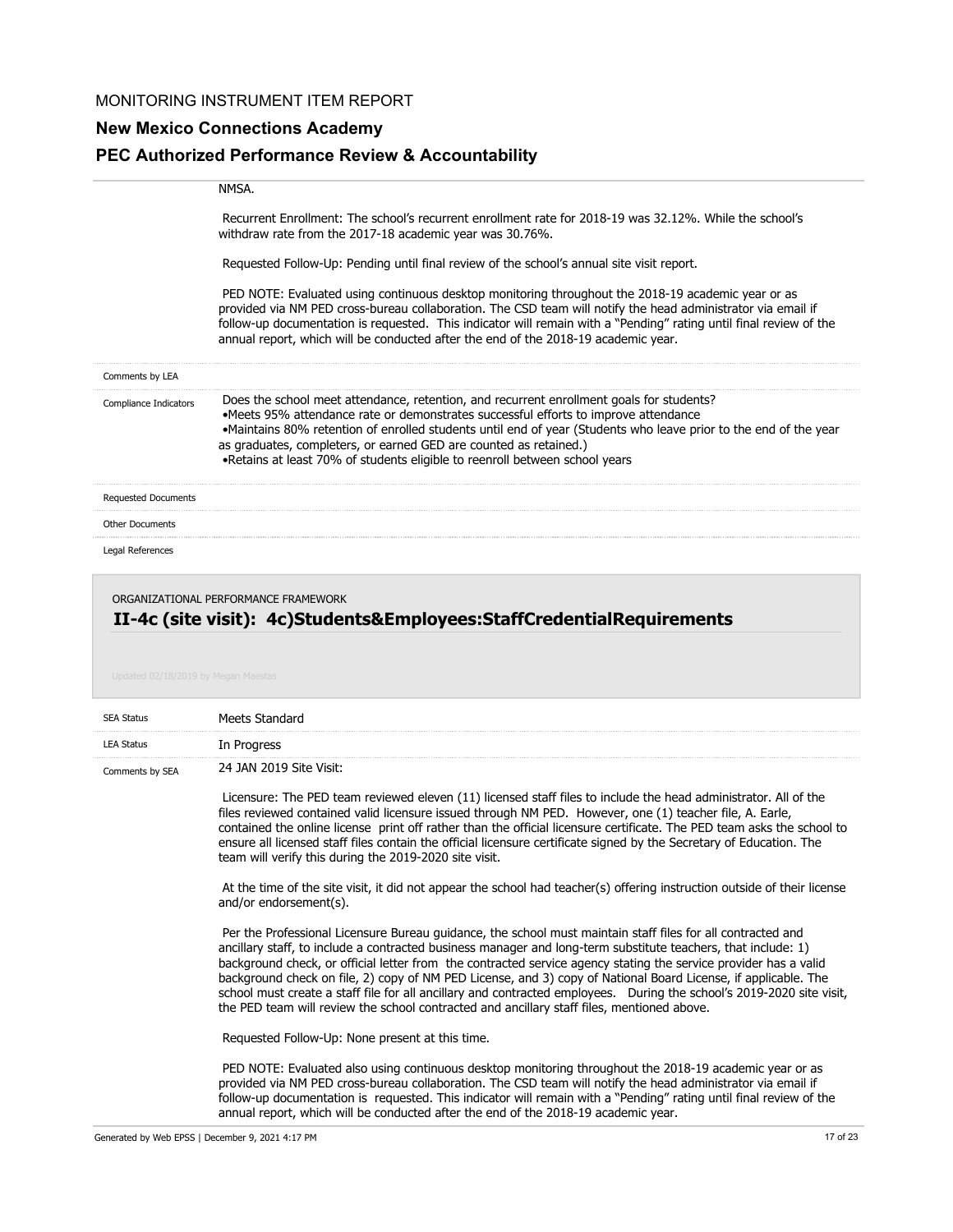## **New Mexico Connections Academy**

## **PEC Authorized Performance Review & Accountability**

## Is the school meeting teacher and other staff credentialing requirements? All employees are appropriately licensed and past discrepancies have been addressed. This includes waivers and alternative licensure. Comments by LEA Compliance Indicators Requested Documents

Other Documents

Legal References

#### ORGANIZATIONAL PERFORMANCE FRAMEWORK

## **II-4d (site visit): 4d) Students&Employees: Employee Rights**

| <b>SEA Status</b> | Does Not Meet Standard                                                                                                                                                                                                                                                                                                                                                                                                                                                                                                                                                                                                                                                                                                                                                                                                                                                                            |
|-------------------|---------------------------------------------------------------------------------------------------------------------------------------------------------------------------------------------------------------------------------------------------------------------------------------------------------------------------------------------------------------------------------------------------------------------------------------------------------------------------------------------------------------------------------------------------------------------------------------------------------------------------------------------------------------------------------------------------------------------------------------------------------------------------------------------------------------------------------------------------------------------------------------------------|
| <b>LEA Status</b> | In Progress                                                                                                                                                                                                                                                                                                                                                                                                                                                                                                                                                                                                                                                                                                                                                                                                                                                                                       |
| Comments by SEA   | 10Jan 2020 PED Rating: The school has submitted a revised action plan to include feedback from the PED team,<br>however, the school has not yet been able to secure official transcripts and verifications of employment for the<br>listed employees and, therefore, the rating will remain Does Not Meet Standard for the 2018-2019 school year.<br>(Note: J Quintana is no longer employed at the school.)                                                                                                                                                                                                                                                                                                                                                                                                                                                                                      |
|                   | 24 SEPT 2019 NMPED Rating: The PED team rated this indicator as, " Does Not Meet Standard",<br>because the school did not provide the requested follow-up, as outlined below.<br>Specifically, the school did not provide the official transcripts or official employment verification documentation<br>for the individuals outlined below. Additionally, the school provided an " employment verification"<br>document for 9 teachers; however, the document was signed by the educator and not signed nor verified by the<br>previous education institution where the experience was earned. The PED team asks the school to obtain proper<br>employment verification documentation for the educators referenced below if they are currently hired with the<br>school. The PED team will review additional documentation provided by the school and revise the indicator rating<br>accordingly. |
|                   | 24 JAN 2019 Site Visit: The PED team reviewed eleven (11) personnel files to include the head administrator. All<br>files reviewed contained current and signed contract(s). The school's salary schedule met or exceeded the<br>minimum teacher salaries established by NM PED.                                                                                                                                                                                                                                                                                                                                                                                                                                                                                                                                                                                                                  |
|                   | Employment Verification: Of the files reviewed, nine (9) did not contain employment verification; D.<br>Aleksandrova, J. Castaneda, A. Earle, K. Leal, L. Martinez, R. McIntyre, J.Quintana, B. Weir, and D. Vigil. The PED<br>explained the employment verification is only required for licensed staff that are placed on a salary schedule with<br>the combination of teaching and experience (T&E).                                                                                                                                                                                                                                                                                                                                                                                                                                                                                           |
|                   | Official Transcripts: Of the file reviewed, six (6) did not contain official transcripts; J. Castaneda, A. Earle, K. Leal,<br>L. Martinez, J. Quintana, B. Weir. The PED explained along with the employment verification, official transcripts<br>are also only required for licensed staff that are placed on a salary schedule with the combination of teaching and<br>experience (T&E).                                                                                                                                                                                                                                                                                                                                                                                                                                                                                                       |
|                   | NMTeach Summative Reports: Of the files reviewed, eight (8) did not contain the NMTeach Summative reports<br>from the 2017-18 school year; D. Aleksandrova, J. Castaneda, K. Leal, L. Martinez, R. McIntyre, J. Quintana, B.<br>Weir, and D. Vigil.                                                                                                                                                                                                                                                                                                                                                                                                                                                                                                                                                                                                                                               |
|                   | Head Administrator Evaluation: The school's current head administrator is new to the school and has not yet<br>received an evaluation from the governing board. The PED team will ask the school to provide either the head<br>administrator evaluation or approved minutes from the meeting the evaluation was conducted no later than 01<br>AUG 2019.                                                                                                                                                                                                                                                                                                                                                                                                                                                                                                                                           |

Requested Follow-Up: Within 30 days of the release of this report, (20 MAR 2019), the school must provide the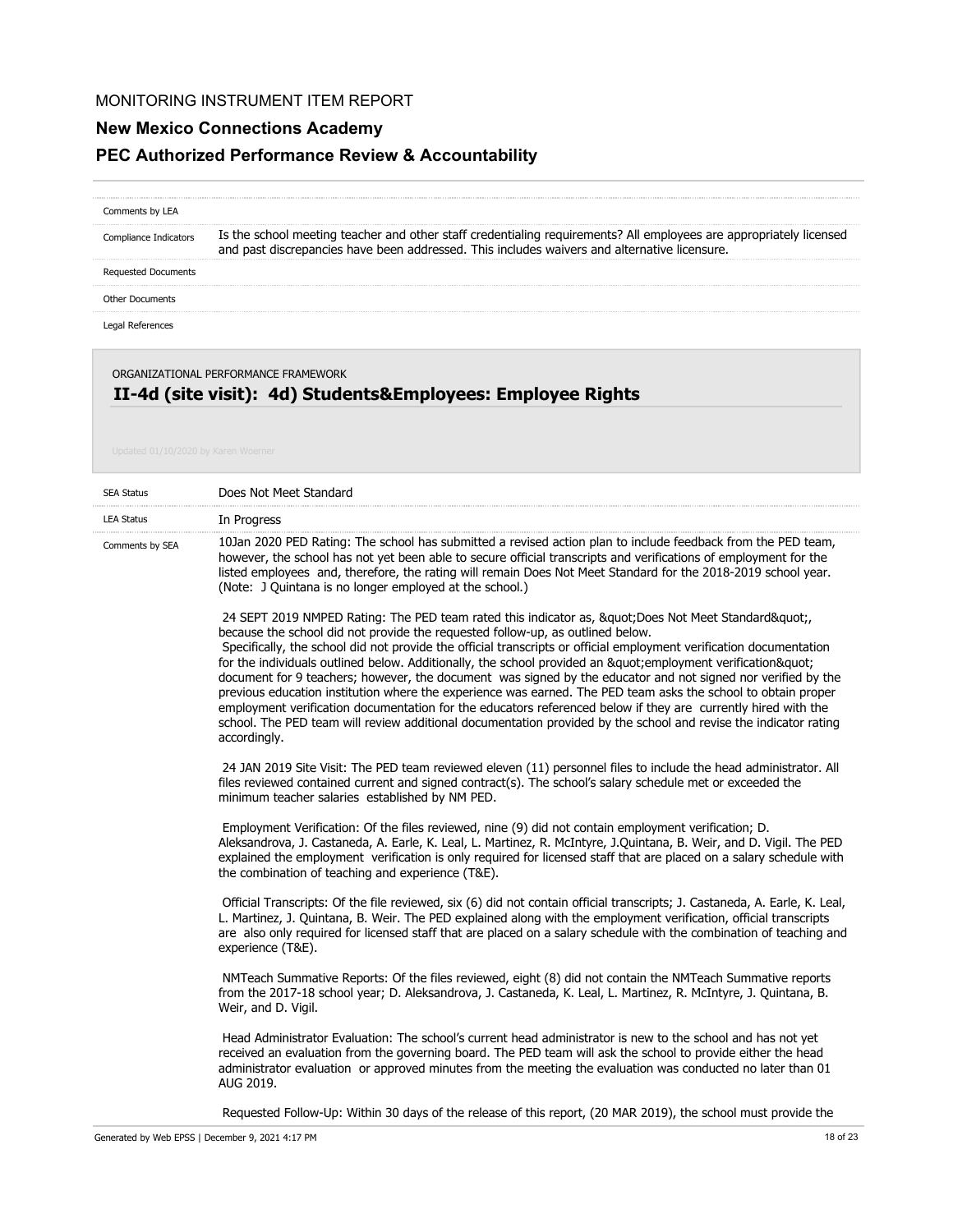## **New Mexico Connections Academy**

### **PEC Authorized Performance Review & Accountability**

following through the Web-EPSS indictor:

 1. Evidence of official transcripts for: J. Castaneda, A. Earle, K. Leal, L. Martinez, J. Quintana, B. Weir; AND 2. Evidence of employment verification for: D. Aleksandrova, J. Castaneda, A. Earle, K. Leal, L. Martinez, R. McIntyre, J. Quintana, B. Weir, and D. Vigil; AND

 3. NMTeach Summative reports for D. Aleksandrova, J. Castaneda, K. Leal, L. Martinez, R. McIntyre, J. Quintana, B. Weir, and D. Vigil, if the teachers or returning from the 2017-18 academic year.

 PED NOTE: Evaluated using continuous desktop monitoring throughout the 2018-19 academic year or as provided via NM PED cross-bureau collaboration. The CSD team will notify the head administrator via email if follow-up documentation is requested. This indicator will remain with a "Pending" rating until final review of the annual report, which will be conducted after the end of the 2018-19 academic year.

| Comments by LEA            |                                                                                                                                                                                                                                                                                                                                                                                                                                                                 |
|----------------------------|-----------------------------------------------------------------------------------------------------------------------------------------------------------------------------------------------------------------------------------------------------------------------------------------------------------------------------------------------------------------------------------------------------------------------------------------------------------------|
| Compliance Indicators      | Is the school respecting employee rights, including, but not limited to, completion and submission of NMTEACH<br>evaluations and observations, personnel files contain signed NMTEACH reports and teacher contracts, the School<br>Personnel Act, Charter School Act, FMLA, ADA, etc? Does the school have an established salary schedule that is in<br>compliance with minimum teacher salaries? Does the school have adequate mentorship for novice teachers? |
| <b>Requested Documents</b> |                                                                                                                                                                                                                                                                                                                                                                                                                                                                 |
| Other Documents            |                                                                                                                                                                                                                                                                                                                                                                                                                                                                 |
| Legal References           |                                                                                                                                                                                                                                                                                                                                                                                                                                                                 |
|                            | ORGANIZATIONAL PERFORMANCE FRAMEV                                                                                                                                                                                                                                                                                                                                                                                                                               |

# **II-4e (site visit): 4e) Students&Employees: Background Checks & Ethics**

| <b>SEA Status</b> | Working to Meet Standard                                                                                                                                                                                                                                                                                                                                                                                                                                                                                                                                             |
|-------------------|----------------------------------------------------------------------------------------------------------------------------------------------------------------------------------------------------------------------------------------------------------------------------------------------------------------------------------------------------------------------------------------------------------------------------------------------------------------------------------------------------------------------------------------------------------------------|
| <b>LEA Status</b> | In Progress                                                                                                                                                                                                                                                                                                                                                                                                                                                                                                                                                          |
| Comments by SEA   | 10 JAN 2020 NMPED Rating: The PED team revised the rating to Working to Meet Standard because the school<br>provided a revised action plan, incorporating the correct procedure for obtaining background checks, per the<br>feedback from CSD. (Note: C. Sisneros is no longer employed at the school.)                                                                                                                                                                                                                                                              |
|                   | 24 SEPT 2019 NMPED Rating: The PED team rated this indicator as, & quot; Does Not Meet Standard & quot;<br>because the school did not provide the requested follow-up, as outlined below.<br>Specifically, the school did not provide evidence of a compliant background check for C. Sisneros. The school<br>provided evidence of the fingerprint request, however, did not provide evidence a compliant background check<br>was obtained. The PED team will review additional documentation provided by the school and revise the indicator<br>rating accordingly. |
|                   | 24 JAN 2019 Site Visit: The PED team reviewed eleven (11) personnel files to include the head administrator. All<br>files reviewed contained a legally compliant background check, with the exception of one (1), Christina Sisneros.<br>C. Sisneros did have a 'cleared background' check within her file, however, it was not the background check<br>provided through Professional Bureau for licensing purposes.                                                                                                                                                 |
|                   | Requested Follow-Up: Within thirty (30) days of the release of this report, (20 MAR 2019), the school is to<br>provide through the Web-EPSS indicator evidence of a compliant background check for Christina Sisneros.                                                                                                                                                                                                                                                                                                                                               |
|                   | PED NOTE: Evaluated using continuous desktop monitoring throughout the 2018-19 academic year or as<br>provided via NM PED cross-bureau collaboration. The CSD team will notify the head administrator via email if                                                                                                                                                                                                                                                                                                                                                   |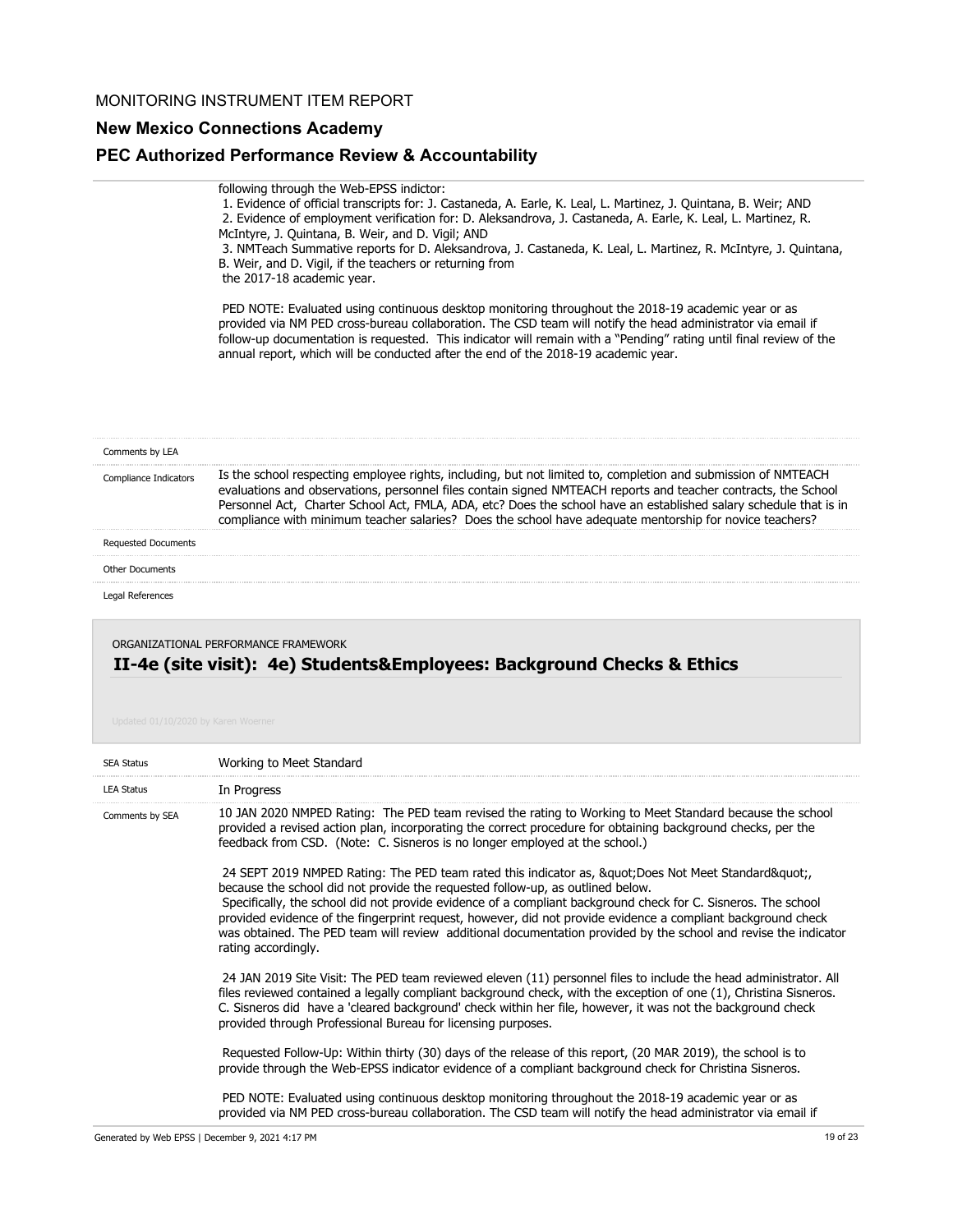## **New Mexico Connections Academy**

## **PEC Authorized Performance Review & Accountability**

follow-up documentation is requested. This indicator will remain with a "Pending" rating until final review of the annual report, which will be conducted after the end of the 2018-19 academic year.

| Comments by LEA            |                                                                                                                                                                                                                                                                                                                                                                                                                      |
|----------------------------|----------------------------------------------------------------------------------------------------------------------------------------------------------------------------------------------------------------------------------------------------------------------------------------------------------------------------------------------------------------------------------------------------------------------|
| Compliance Indicators      | Is the school completing required background checks and reporting ethical violations? Does the school maintain<br>legally compliant background checks for all staff files including substitutes, contracted service providers, and<br>anyone with unsupervised access to students? Are incidents of violations of teacher/licensed staff ethical rules or<br>criminal convictions reported to the PED by the school? |
| <b>Requested Documents</b> |                                                                                                                                                                                                                                                                                                                                                                                                                      |
| <b>Other Documents</b>     |                                                                                                                                                                                                                                                                                                                                                                                                                      |
| Legal References           |                                                                                                                                                                                                                                                                                                                                                                                                                      |

# ORGANIZATIONAL PERFORMANCE FRAMEWORK

# **II-5a: 5a) School Environment: Facilities Requirements**

| <b>SEA Status</b>          | Working to Meet Standard                                                                                                                                                                                                                                                                                                                                                                                                                                                                                                                                                                                                                                                                                     |
|----------------------------|--------------------------------------------------------------------------------------------------------------------------------------------------------------------------------------------------------------------------------------------------------------------------------------------------------------------------------------------------------------------------------------------------------------------------------------------------------------------------------------------------------------------------------------------------------------------------------------------------------------------------------------------------------------------------------------------------------------|
| <b>LEA Status</b>          | In Progress                                                                                                                                                                                                                                                                                                                                                                                                                                                                                                                                                                                                                                                                                                  |
| Comments by SEA            | 07 JAN 2020 PED REVISED RATING: The PED team revised this indicator to, " Working to Meet<br>Standard", because the school provided a letter from PSFA outlining the school is exempt from requiring an<br>E-Occupancy certification for its Santa Fe office. Specifically, because the school is a virtual school and does not<br>provide instruction to six or more students as any given time, if at all, in its office buidling. The PED team has<br>uploaded the letter from PSFA within this indicator. Information also contained within the PSFA letter is the<br>building's NM Condition Index rating of 10.16%, better than the state's average rating. Nothing further is needed<br>at this time. |
|                            | 24 SEPT 2019 NMPED Rating: The PED team rated this indicator as, " Does Not Meet Standard"<br>because the school did not provide the requested follow-up, as outlined below.<br>Specifically, the school did not provide the requested facility documentation such as E-Occupancy certification,<br>NM Condition Index letter from the PSFA, and annual fire inspectiondocumentation. The PED team will review<br>additional documentation provided by the school and revise the indicator rating accordingly.                                                                                                                                                                                               |
|                            | 24 JAN 2019 Site Visit:<br>At the time of the site visit, the PED team did not observed the school's e-occupancy certificate, the school's NM<br>Condition Index letter, or annual fire inspection documentation. The assistant business manager tried to find the<br>NM Condition Index letter while the team was onsite; however, was unable to and would reach out to the Vigil<br>Group. The school stated they had the e-occupancy certificate, however, recently had the building painted and<br>was unable to find the actual certificate.                                                                                                                                                            |
|                            | Requested Follow-up: Within thirty (30) days of the release of this report, (20 MAR 2019), the school is to<br>provide through the Web-EPSS indicator evidence of:<br>1. School's E-Occupancy certificate; AND<br>2. NM Condition Index letter provided by PSFA (Public School Facilities Authority); AND<br>3. Annual fire inspection documentation.                                                                                                                                                                                                                                                                                                                                                        |
| Comments by LEA            | We have been waiting on the Landlord to provide the documents.                                                                                                                                                                                                                                                                                                                                                                                                                                                                                                                                                                                                                                               |
| Compliance Indicators      | Is the school complying with facilities requirements, including but not limited to, E-occupancy, facility condition<br>index, building leasing/ownership, fire inspections, ADA, written records of pesticides? Does the school notify PEC<br>prior to any changes in facilities?                                                                                                                                                                                                                                                                                                                                                                                                                            |
| <b>Requested Documents</b> |                                                                                                                                                                                                                                                                                                                                                                                                                                                                                                                                                                                                                                                                                                              |
| <b>Other Documents</b>     |                                                                                                                                                                                                                                                                                                                                                                                                                                                                                                                                                                                                                                                                                                              |

Generated by Web EPSS | December 9, 2021 4:17 PM 20 of 23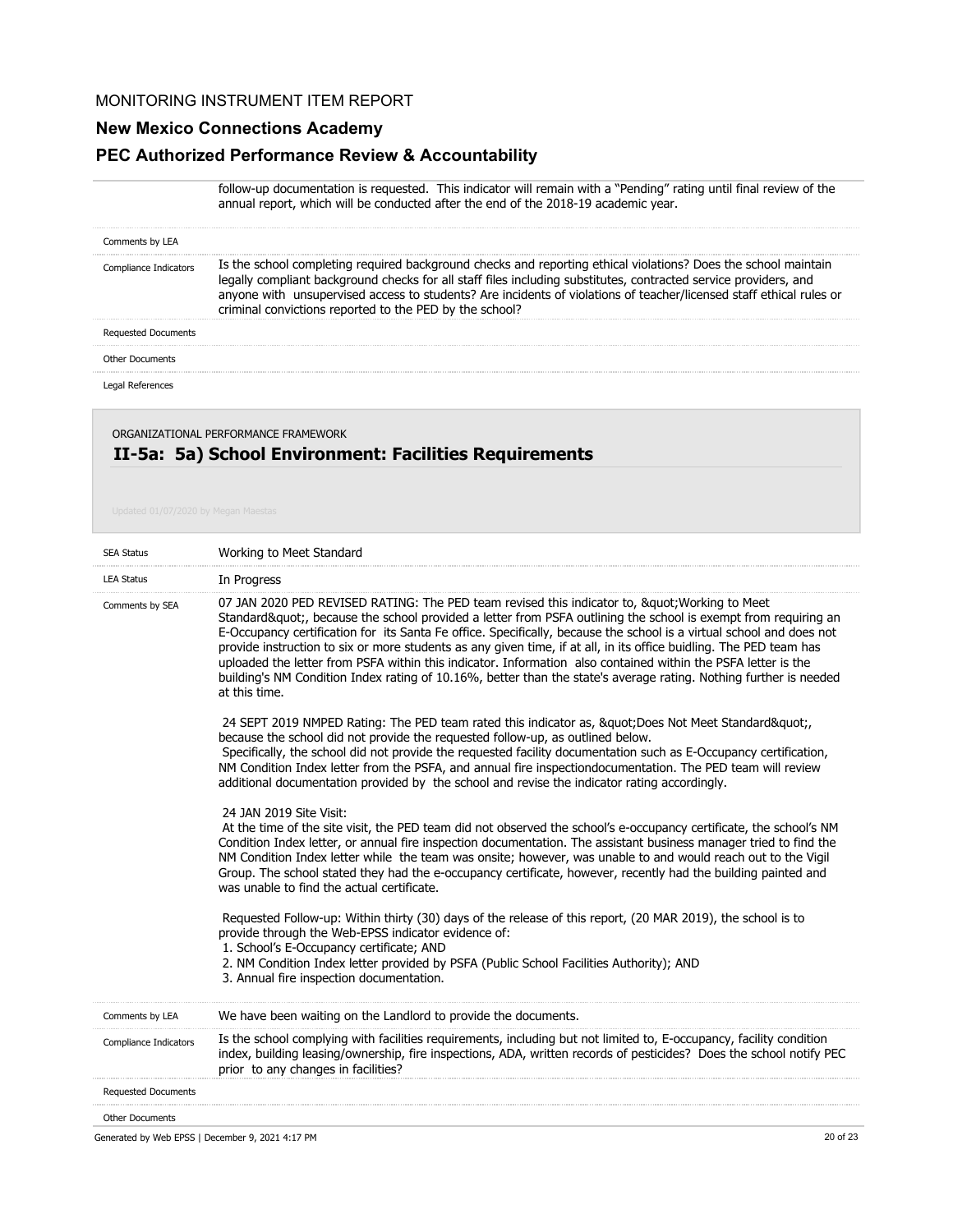# **New Mexico Connections Academy**

# **PEC Authorized Performance Review & Accountability**

#### Legal References

## **II-5b: 5b) School Environment:Transportation Requirements** ORGANIZATIONAL PERFORMANCE FRAMEWORK

| <b>SEA Status</b>          | Not Applicable                                                                                                                   |
|----------------------------|----------------------------------------------------------------------------------------------------------------------------------|
| <b>LEA Status</b>          | In Progress                                                                                                                      |
| Comments by SEA            | 24 JAN 2019 NOTE: Not applicable, as the school does not provide transportation, outside of city bus passes, to<br>its students. |
| Comments by LEA            |                                                                                                                                  |
| Compliance Indicators      | Is the school complying with transportation requirements?                                                                        |
| <b>Requested Documents</b> |                                                                                                                                  |
| <b>Other Documents</b>     |                                                                                                                                  |
| Legal References           |                                                                                                                                  |

# **II-5c (site visit): 5c) School Environment: Health & Safety** ORGANIZATIONAL PERFORMANCE FRAMEWORK

| <b>SEA Status</b> | Working to Meet Standard                                                                                                                                                                                                                                                                                                                                                                                                                                                                                                                                                                                                                                                                                                                                                                                                                                                                                                                                         |
|-------------------|------------------------------------------------------------------------------------------------------------------------------------------------------------------------------------------------------------------------------------------------------------------------------------------------------------------------------------------------------------------------------------------------------------------------------------------------------------------------------------------------------------------------------------------------------------------------------------------------------------------------------------------------------------------------------------------------------------------------------------------------------------------------------------------------------------------------------------------------------------------------------------------------------------------------------------------------------------------|
| <b>LEA Status</b> | In Progress                                                                                                                                                                                                                                                                                                                                                                                                                                                                                                                                                                                                                                                                                                                                                                                                                                                                                                                                                      |
| Comments by SEA   | .24 SEPT 2019 NMPED Rating: The PED team rated this indicator as, &guot Working to Meet Standard&guot<br>because the school provided the requested follow-up, as outlined below. Specifically, the school provided the child<br>abuse training certificate for C. Sisneros; and as a result, instituted remedies to show compliance with or prompt<br>movement toward<br>compliance with the law.                                                                                                                                                                                                                                                                                                                                                                                                                                                                                                                                                                |
|                   | 05 MAR 2019 NM PFD Note:<br>Dear Superintendents and Charter School Administrators,                                                                                                                                                                                                                                                                                                                                                                                                                                                                                                                                                                                                                                                                                                                                                                                                                                                                              |
|                   | As the state administrative agency, it is the PED's responsibility to ensure local education agency (LEA)<br>compliance with the Federal Gun Free Schools Act, Elementary and<br>Secondary Education Act (ESEA) and 6.11.2 NMAC. The Federal Gun Free Schools Act requires each state<br>receiving ESEA funds to have in effect a state law requiring LEAs to expel from school, for a period of not less<br>than one year, any student who is determined to have knowingly brought a weapon to school, except that such<br>policy may allow the local school board or superintendent of the school district to modify such expulsion<br>requirement on a case-by-case basis. Additionally, no funds shall be made available under any title of ESEA to<br>any LEA unless such agency has a policy requiring referral to the criminal justice or juvenile delinguency system of<br>any student who brings a firearm or weapon to a school served by such agency. |

6.11.2 NMAC provides a comprehensive framework within which local school boards and local school districts can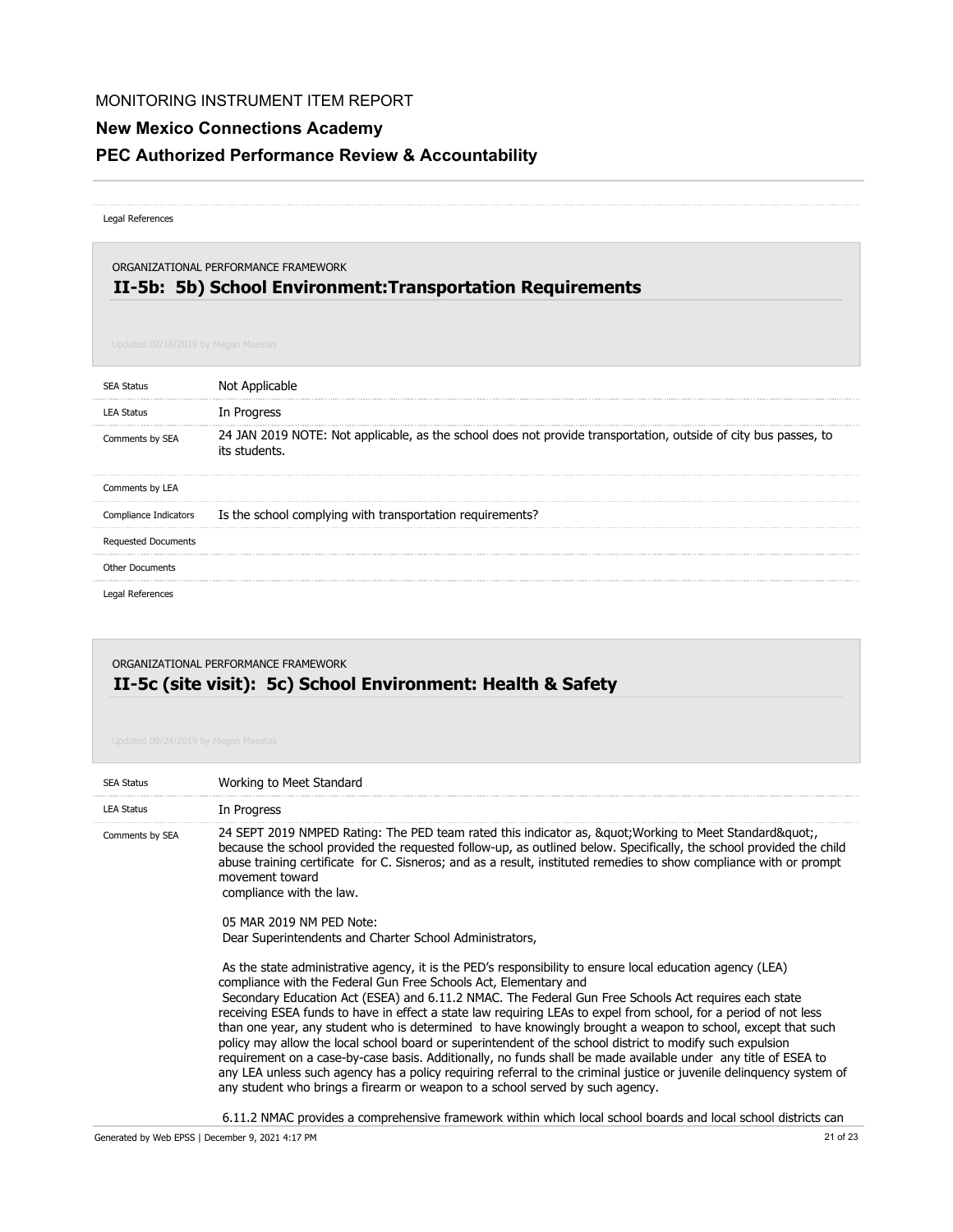# **New Mexico Connections Academy**

# **PEC Authorized Performance Review & Accountability**

|                                                                                                   | carry out their educational mission and exercise their authority<br>and responsibility to provide a safe environment for student learning, and further to provide students and parents<br>with an understanding of the basic rights and requirements necessary to effectively function in the educational<br>community. Specifically, 6.11.2.9 B(8) NMAC details compliance with Section 22-5-4.7 NMSA 1978, which codifies<br>in state law the Federal Gun Free Schools Act.                                                                                                                                                                                                                                             |
|---------------------------------------------------------------------------------------------------|---------------------------------------------------------------------------------------------------------------------------------------------------------------------------------------------------------------------------------------------------------------------------------------------------------------------------------------------------------------------------------------------------------------------------------------------------------------------------------------------------------------------------------------------------------------------------------------------------------------------------------------------------------------------------------------------------------------------------|
|                                                                                                   | With respect to the Gun Free Schools Act and ESEA, the PED is required to track and report non-compliant LEA's<br>to the U.S. Department of Education annually. PED will ensure<br>compliance through the attached Assurance, which every LEA is required to complete. The deadline for<br>submitting the Assurance for the 2018-2019 school year is April 5, 2019. Please read the instructions on the<br>attached Assurance and submit as directed by the deadline.                                                                                                                                                                                                                                                     |
|                                                                                                   | If you have any questions, please contact Lisa Hecker, Safe Schools Coordinator, at lisa.hecker@state.nm.us or<br>by phone at (505) 827-1589.                                                                                                                                                                                                                                                                                                                                                                                                                                                                                                                                                                             |
|                                                                                                   | 24 JAN 2019 Site Visit<br>Child Abuse Training: The PED team reviewed eleven (11) personnel files to include the head administrator. All<br>files reviewed contained training evidence for Detecting/Reporting Child Abuse, with the exception of one (1),<br>Christina Sisneros.                                                                                                                                                                                                                                                                                                                                                                                                                                         |
|                                                                                                   | Emergency Drills: The CSD team reviewed the emergency drills for 2017-2018 and the current school year. All<br>mandatory drills were completed as required in 2017-2018. A couple of drill documents were marked as two type<br>of drills. It was recommended that the school use one sheet for each type of drill and be specific about the date<br>and type, as well as any notes regarding the practice. Four fire drills were completed during the first four weeks of<br>the current school year and monthly thereafter. The school had already noted three lockdowns/shelter-in-place<br>and one offsite evacuation this year and was reminded to continue to conduct a monthly drill until the end of the<br>year. |
|                                                                                                   | Safe School Plan: Given the school is 100% virtual, the school is not required to have a Safe School Plan, per the<br>Safe and Healthy Schools Bureau.                                                                                                                                                                                                                                                                                                                                                                                                                                                                                                                                                                    |
|                                                                                                   | Immunization Requirements: The PED team reviewed twelve (12) student files. Of the files reviewed, all student<br>immunization records are reviewed prior to finalized enrollment; however, the student immunization records are<br>maintained with the Connections Corporate office, and not filed in the individual student cumulative file.                                                                                                                                                                                                                                                                                                                                                                            |
|                                                                                                   | The team also observed a master immunization status log for all currently enrolled students that appears to be<br>compliant to the DOH requirements.                                                                                                                                                                                                                                                                                                                                                                                                                                                                                                                                                                      |
|                                                                                                   | Requested Follow-Up: Within thirty (30) days of the release of this report, (20 MAR 2019), the school must<br>provide evidence of C. Sisneros child abuse reporting and neglect training certificate.                                                                                                                                                                                                                                                                                                                                                                                                                                                                                                                     |
| Comments by LEA                                                                                   |                                                                                                                                                                                                                                                                                                                                                                                                                                                                                                                                                                                                                                                                                                                           |
| Compliance Indicators                                                                             | Is the school complying with health and safety requirements, including, but not limited to, having updated school<br>wellness and safety plans, conducting all required emergency drills, maintaining a master immunization log, and<br>complying with all facility corrective requirements (e.g., NMPSIA, DOH, PSFA, Fire Marshall, POSHA)                                                                                                                                                                                                                                                                                                                                                                               |
| Requested Documents                                                                               |                                                                                                                                                                                                                                                                                                                                                                                                                                                                                                                                                                                                                                                                                                                           |
| <b>Other Documents</b>                                                                            |                                                                                                                                                                                                                                                                                                                                                                                                                                                                                                                                                                                                                                                                                                                           |
| Legal References                                                                                  |                                                                                                                                                                                                                                                                                                                                                                                                                                                                                                                                                                                                                                                                                                                           |
| ORGANIZATIONAL PERFORMANCE FRAMEWORK<br>II-5d: 5d) School Environment: Handling Confidential Info |                                                                                                                                                                                                                                                                                                                                                                                                                                                                                                                                                                                                                                                                                                                           |

#### SEA Status

Meets Standard